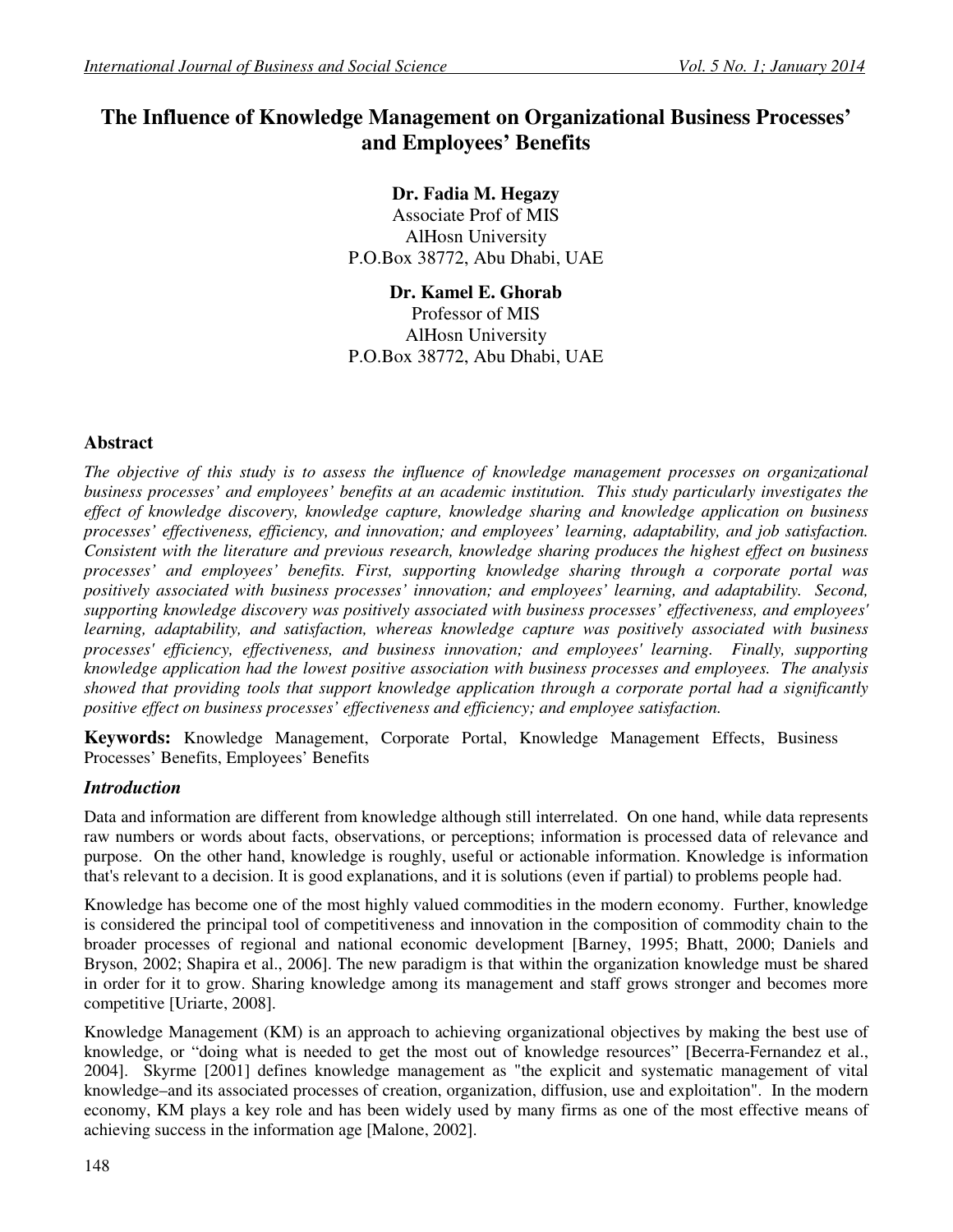From another angle, Jashapara [2004] defines it as "the effective learning processes associated with exploration, exploitation and sharing of human knowledge that uses appropriate technology and cultural environments to enhance an organization's intellectual capital and performance."

The information technologies that support KM throughout an organization are referred to as Knowledge Management Systems (KMS) [Holsapple, 2003 ; Park and Kim, 2006; Sedighi, 2006; and Zhang & Zhao, 2006, to name a few]. KMS are computer-based information systems (including databases, data warehouses, document management systems, and artificial intelligence) that manage knowledge throughout the organization; their goal is to identify, capture, store, maintain, and deliver (retrieve, transfer, and disseminate) useful knowledge in a meaningful form to everyone who needs it, anyplace and anytime, within the organization [Turban et al., 2011]. Structured or unstructured, explicit or tacit knowledge from internal or external sources can be stored in an organizational KMS [Davenport & Prusak, 1998].

The use of KMS to support KM processes enables KM to achieve its goals. KMS improve effectiveness and efficiency of organizational KM. Several empirical studies in different countries provided evidence on the significance of KM and KMS such as Gold et al. [2001], and Jennex [2008] in the US, Chong [2006] in Malaysia, Liu and Tsai [2007] and Wu & Wang [2006] in Taiwan, and Al-Busaidi & Olfman [2005] in Oman.

KMS is a type of a Decision Support Systems (DSS). Well-designed decision support systems guide decisionmakers in their efforts towards achieving their objectives through providing them with detailed information tailored specifically to their needs. A sizable literature looks into the effect of using DSS on decision making efficiency and effectiveness. One can review many of these studies in Dickson, Senn, and Charvancy [1977], Jenkins [1977], Ives, Hamilton, and Davis [1980], Courtney, DeSanctis, and Kasper [1983], Jarvenpaa [1985], Sharda et al. [1988], A. R. Ganguly, and A, Gupta [2005].

In relation to the current study, we believe there is a great deal of understanding in the published literature (as will be seen shortly) that KM and KMS positively influence the performance of business processes. At the same time, the same literature still points out to a need for empirical research that shows that influence [Robles-Flores, 2011] Many other studies have reported that the use of KM and KMS result in business processes' benefits such as effectiveness, efficiency, innovativeness, productivity, and performance; and employees' benefits such as effective decision-making, better learning, adaptability, satisfaction, and performance, and many others [Mohamed & Jalal, 2011; Dermol, 2011; Alavi & Linder, 2001; Becerra-Fernandiz, Gonzalez, & Sabherwal, 2004; Davenport &, Prusak, 1998].

A review of the corporate portals literature reveals that there are limited studies that have focused on issues related to their Web design quality [Yang, Cai, Zhoue, & Zhou, 2005]. There are some studies in the KM literature, such as Chung & Lee [2007], Liu & Tsai [2007], Jiang & Liab [2008], Tiwana [2004] and Norman [2002] that have investigated the impact of KM, but at very limited KM processes and or benefits scales. Assessing the specific impact of each KM process independently has not been addressed adequately. Investigating the activities required for the systematic handling of knowledge resources is necessary [Heisig, 2009].

Relating KM and business processes is a critical success factor for KM and for effective use of corporate portal [Benbya et al., 2004]. Likewise, employees' perceived KMS benefits are a significant determinant of their use [Wu & Wang, 2006; Becerra-Fernandez et al., 2004]. Therefore, it is important for organizations to recognize the effect of supporting corporate portals KM processes on business processes and employees.

The use of corporate portals in universities is growing worldwide [Li & Wood, 2005]. There is some literature on the use of corporate portals in academic institutions [Al-Busaidi, 2009; Pino & Doucet, 2007; Li & Wood, 2005], however empirical studies that assess the impact of supporting KM processes through corporate portals on business processes and employees in the academic context are very limited. AlBusaidi [2010] investigated this impact in an academic institution. Her study investigated KM processes based on Gold et al.'s [2001] classification. Studies are called for to investigate this impact based on different KM processes classifications.

United Arab Emirates' (UAE) private universities have been under growing pressure from their governmental counterparts to become more effective, efficient, innovative, and competitive.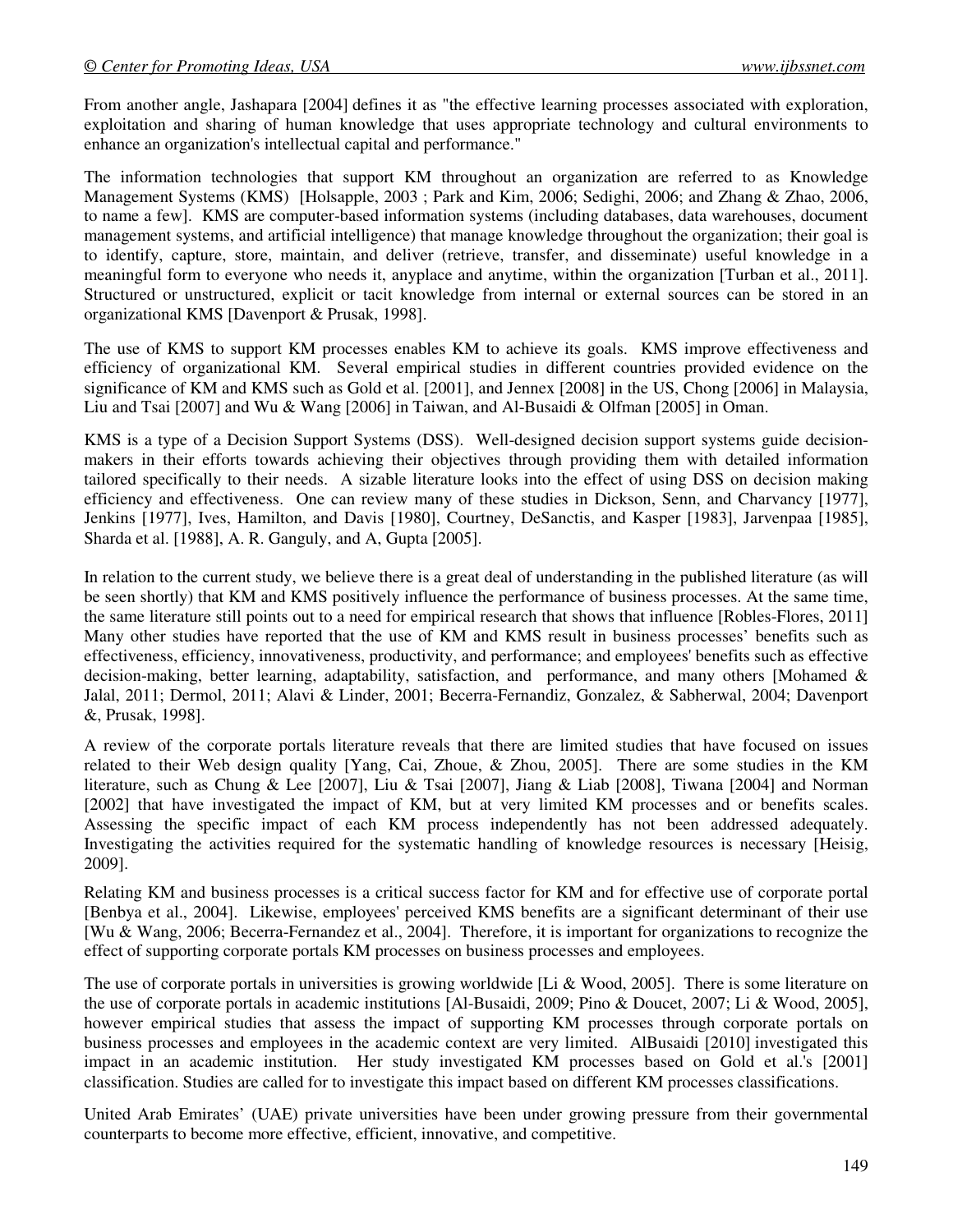Their target has been to capture a reasonable market share of the higher education industry growing total demand. While anxiously searching for solutions, these universities have learnt that one of the most important competitive weapons is an efficient and effective knowledge management system. A system that is capable of increasing their business revenues while decreasing average operations costs.

Based on the above, the following is the research main question, which will drive the current study: *To what extent do Knowledge Management Systems influence the performance of business processes' and employees benefits'?* 

The current study is an attempt to investigate the influence of corporate portal services on business processes' and employees' benefits. In order to answer the above main research question, the study seeks to find answers to such basic questions as:

- a. What kind of benefits can this portal realize?
- b. What Knowledge Management Processes have greater impact on Business Processes' Performance?
- c. What Knowledge Management Processes have greater impact on employees' benefits?
- d. What are the functional relationships between corporate portal services and its end users and business processes?

## *Literature Review*

## **Why Use Knowledge Management?**

The environment in which organizations operate and make decisions today is becoming more and more difficult to deal with and predict. Business environment factors can be divided into four major categories: markets, consumer demands, technology, and societal [Turban et al., 2011]. The intensity of most of these factors increases with time, leading to more pressures, more competition, and so on. In addition, organizations and departments within organizations face decreased budgets and amplified pressures from top managers to improve performance in terms of profitability, growth, and risk,

Based on related literature, Bacerra-Fernandez et al. [2004] note four trends that drive knowledge management: increasing domain complexity, accelerating market volatility, intensified speed of responsiveness, and diminishing individual experience. First, intricacy of internal and external processes, increased competition, and the rapid advancement of technology all contribute to increasing domain complexity. Second, the pace of change, or volatility, within each market domain has increased rapidly in the past decade. Third, the time required to take action based upon subtle changes within and across domains is decreasing. Fourth, High employee turnover rates have resulted in individuals with decision-making authority having less tenure within their organizations than ever before.

Adopting knowledge management, organizations can improve their capabilities of creating, managing, sharing and applying their knowledge, sharpen their business intelligence, enhance their managerial decisions efficiency and effectiveness, and ultimately achieve better business performance [Herschel & Jones, 2005; and Lo & Chin, 2009].

Knowledge management is rooted in the concepts of organizational learning and organizational memory. When members of an organization collaborate and communicate ideas, teach, and learn, knowledge is transformed and transferred from individual to individual [Bennet et al., 2003].

## **Knowledge Management Processes**

In his paper [Bray, 2013] has identified and reviewed four perspectives within the literature surrounding knowledge management (KM) research at the organizational level: information systems, management, organizational learning, and strategy perspectives. The current study is concerned with the information systems perspective.

Alavi & Leidner's [2001] MIS Quarterly article represents the seminal review piece on KM and information systems; often cited in subsequent works. Their article frames the knowledge-based view of the firm, extending earlier research by Nonaka [1994], and Grant [1996], and Argote & Ingram [2000] in this area.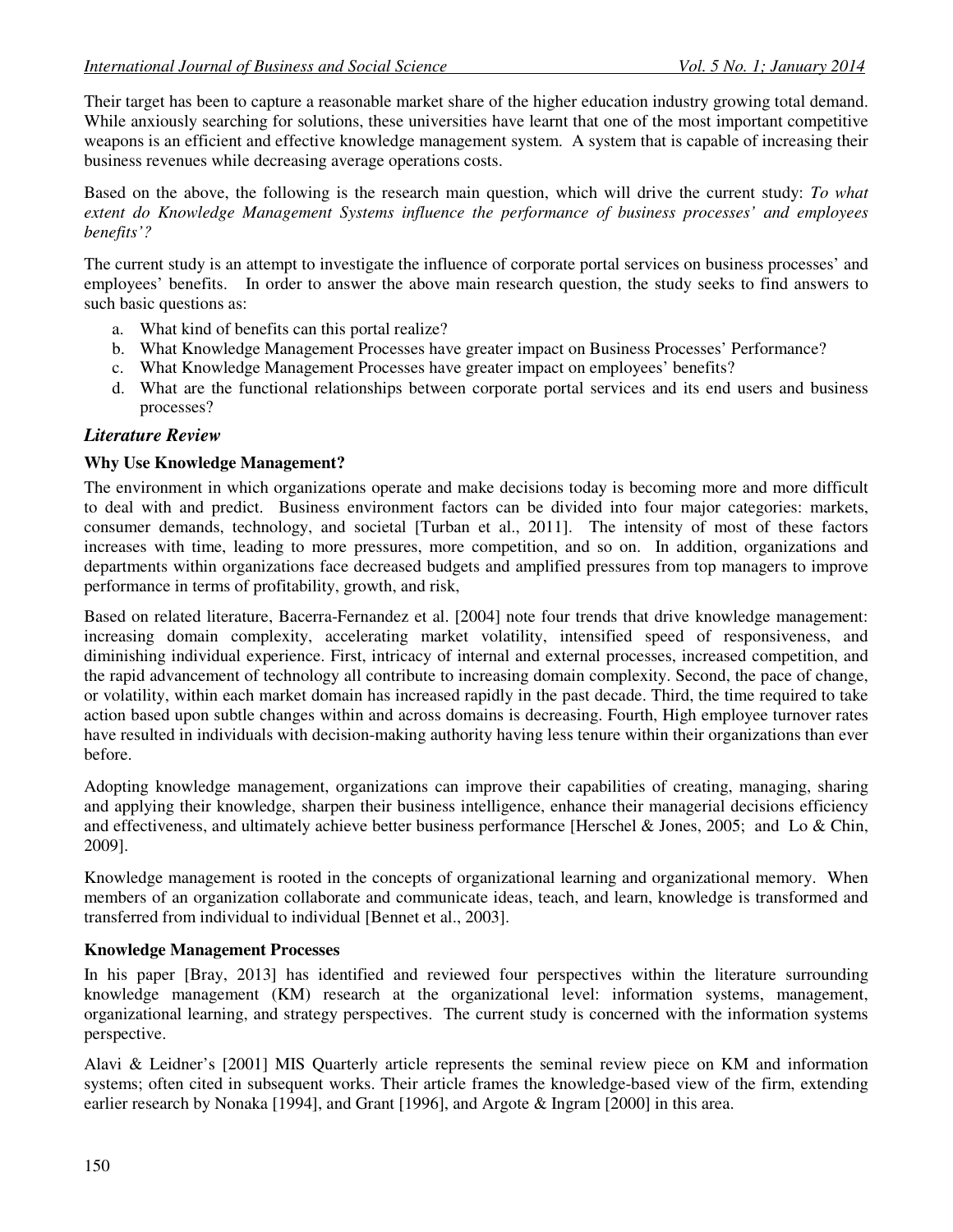Specifically, Alavi & Leidner [2001] propose that knowledge represents information possessed in the minds of individuals, specifically "personalized information (which may or may not be new, unique, useful, or accurate) related to facts, procedures, concepts, interpretations, ideas, observations, and judgments."

Their review article suggests other alternative representations of knowledge as well, to include knowledge as representing a state of mind, object, process, access to information, or a capability. In each case, information systems play roles in supporting the "management" of knowledge.

Additionally, Alavi & Leidner [2001] develop a framework for analysis of the supporting role of an information system with KM, specifically four sets of socially enacted, interdependent knowledge processes:

- a. Knowledge creation
- b. Knowledge sharing (to include storage and retrieval)
- c. Knowledge transfer
- d. Knowledge application

Gold et al. [2001] also provided a similar classification, but with a new KM dimension. They indicated that the capability of the organizational KM is assessed by incorporating tools and mechanisms that support not only knowledge acquisition, knowledge conversion, knowledge application, but also knowledge protection.

Becerra-Fernandez et al. [2004] classified these processes as knowledge discovery, knowledge capture, knowledge sharing, and knowledge application.

Heisig [2009] had summarized and analyzed about 160 frameworks of KM processes. His analysis indicated that the most frequent categorizations of KM processes are identify, create, store, share, and apply knowledge.

The current study adopts Becerra-Fernandez et al.'s [2004] framework of the KM processes. This framework has been intensively tested and hence accepted in the KM research. According to Becerra-Fernandez et al. [2004], **"Knowledge discovery** *is defined as the development of new tacit or explicit knowledge from data and information or from the synthesis of prior knowledge.* K**nowledge capture** *is defined as the process of retrieving either explicit or tacit knowledge that resides within people, artifacts, or organizational entities.* **Knowledge sharing** *is the process through which explicit or tacit knowledge is communicated to other individuals*. Finally, **knowledge application** process *supports the process through which some individuals utilize knowledge possessed by other individuals without actually acquiring, or learning, that knowledge*."

#### **Corporate Portal and KM**

Akporiaye [2007] defines a corporate portal as "a Web-based concept that serves as a single gateway to a company's information and knowledge base for employees and other stakeholders. It enables the capture and distribution of structured and unstructured data.

The real value of a portal-based approach as it applies to business performance management is that the information delivered to the user is targeted and profile-driven. Thus, the right people get the right information at the right time.

One of the advantages of portals is that their use could bring down the cost of training. Portals advocate userdefined workspaces and encourage collaboration."

According to Benbaya et al. [2004], there are several features and tools that corporate portals can provide. They include core capabilities, supporting capabilities and Web services. First, core capabilities of the portal include collaboration, integration, publication, search, personalization, and taxonomy. Second, supporting capabilities include security, scalability, and profiling. Third, Web services include creating, managing, accessing, and maintain Web sites. Based on these features, a portal can play a major role on organizational knowledge management. It provides tools for knowledge creation (discovery), knowledge retrieval and storage (capture), knowledge exchange (sharing) and knowledge use (application).

The literature review suggests corporate portals include several features and tools that support organizational processes and may result in organizational and individual benefits.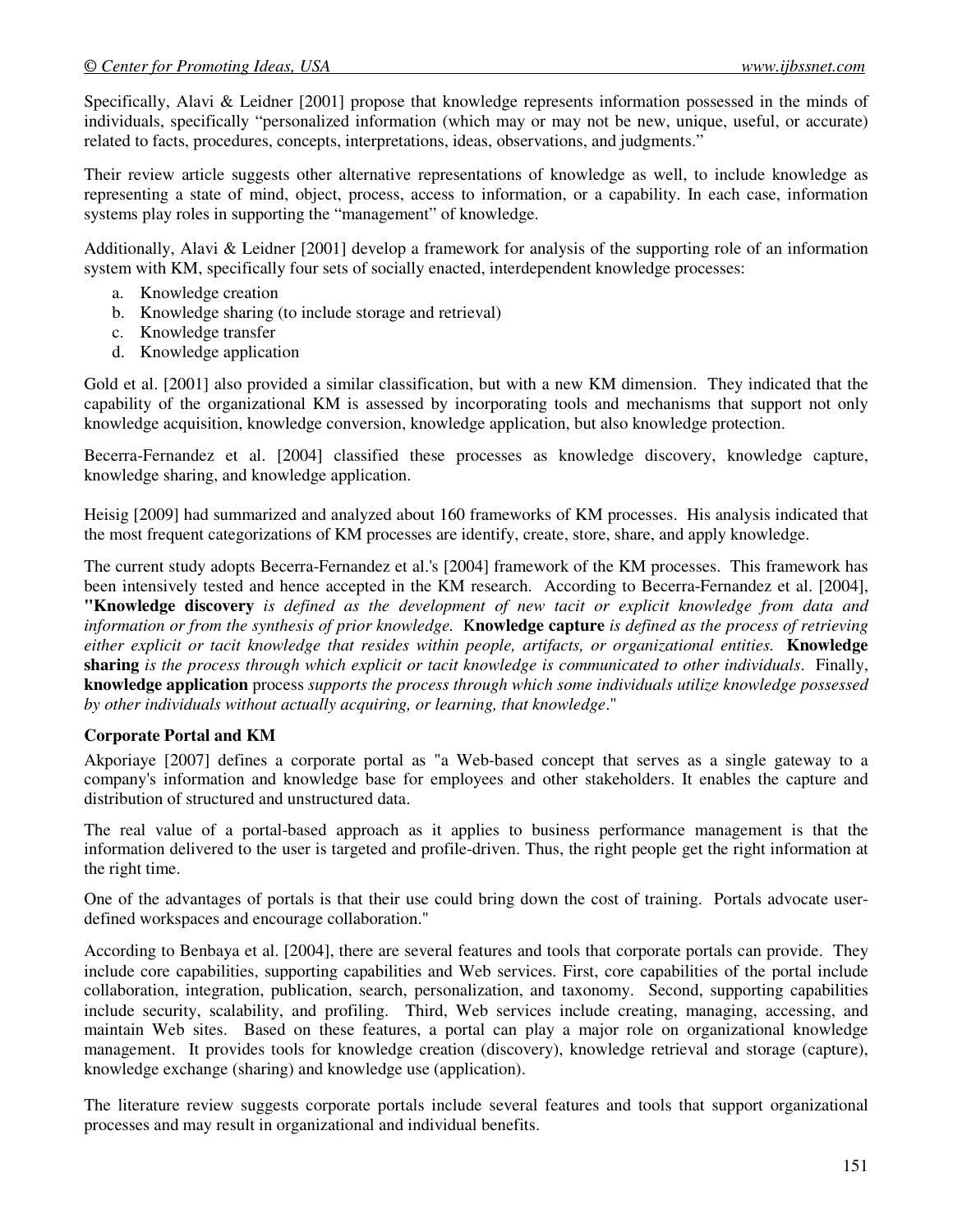Alavi & Lidner [1999] found that the perceived benefits of KMS can be categorized as process outcomes (enhanced communication, increases staff participation, and improved efficiency) and organizational outcomes (financial: increased sales, decreased cost and improved service and marketing; and general: consistent proposals to multinational clients, improved project management and personnel reduction).

Based on a qualitative study, Nevo & Chan [2007] indicated that the expected benefits of KMS are improved productivity, effectiveness, efficiency, responsiveness, communication innovation and market share.

Becerra-Fernandez et al. [2004] provided a comprehensive categorization of KM benefits:

- 1. Employees' benefits (i.e., learning, adaptability, and job satisfaction);
- 2. Business processes benefits (i.e., effectiveness, efficiency, and innovation);
- 3. Products benefits (i.e., value-added products, knowledge-based products); and
- 4. Organizational benefits (i.e., return on investment as a direct impact, and economies of scale and scope and sustainable competitive advantage as indirect impacts).

The current study adopts Becerra-Fernandez at al.'s [2004] classification as it is more comprehensive and has been intensively tested. Products and organizational benefits are not included in this study because they are better assessed at the managers' level not the users' level. Hence, the current study will focus only on employees' benefits and business processes' benefits.

On the Organization level, Becerra-Fernandez et al. [2004] define:

- 1. effectiveness as *performing the most suitable processes and making the best possible decisions,*
- 2. Efficiency as *performing the processes quickly and in a low-cost fashion, and*
- 3. Degree of Innovation as *performing the processes in a creative and novel fashion that improves effectiveness and efficiency - or at least marketability*.

At the Employee level, Becerra-Fernandez et al [2004] define:

- 1. Learning as *acquiring tacit knowledge (expertise) from available written or printed materials (explicit knowledge)*,
- 2. Adaptability as *employees' ability to anticipate changes and be able to react to them*, and
- 3. Job Satisfaction that will be facilitated as *the result of employees' increased knowledge, improved market value, and greater on-the-job performance*.

Gurgue' [2002] advocates that deploying corporate portals results in many benefits: Corporate portal:

- 1. increases corporate reach,
- 2. reduces operational cost,
- 3. bolsters customer loyalty by eliminating delays,
- 4. improves online productivity through online tools,
- 5. enhances corporate competitiveness through effective web mechanisms,
- 6. accelerates decision-making through rapid access to relevant information and knowledge sources, and
- 7. expedites and reduces the cost of business processes.

#### **KM, Business Processes' and Employees' Benefits**

#### *1. Impact on Organization Effectiveness*

According to Becerra-Fernandez et al. [2004], effectiveness enables the organization to:

- a. perform the most suitable processes and make the best possible decisions,
- b. become more effective by helping them to select and perform the most appropriate processes, and
- c. quickly adapt their processes according to the current circumstances, thereby maintaining process effectiveness in changing times.

On the other hand, organizations lacking in KM find it difficult to maintain process effectiveness when faced with turnover of experienced and new employees.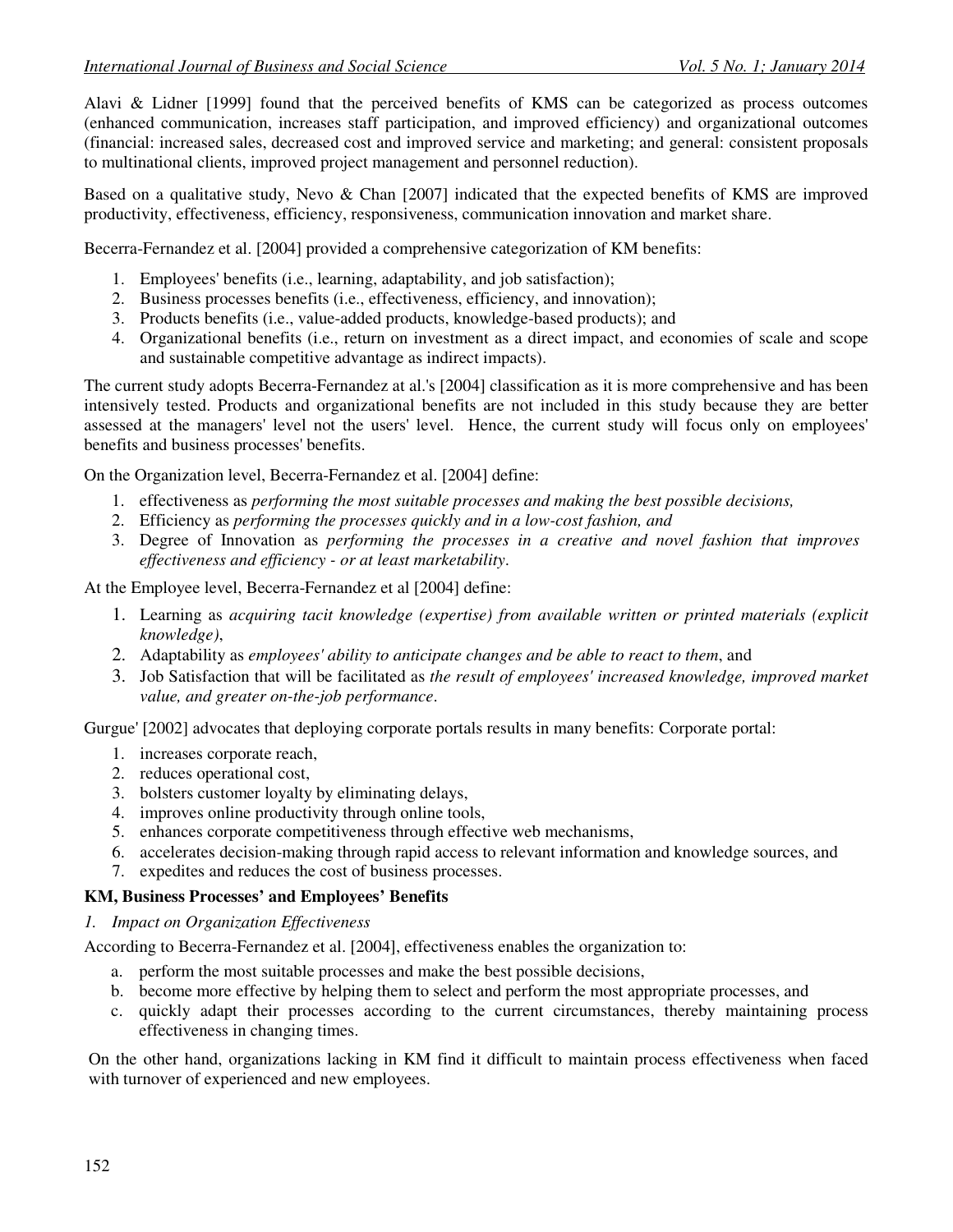#### *2. Impact on Organization Efficiency*

As explained by Becerra-Fernandez et al [2004], efficiency enables the organization to:

- a. perform the processes quickly and in a low-cost fashion,
- b. be more productive and efficient,
- c. improve the interrelated aspects of organizational processes (effectiveness, efficiency, innovativeness) through several means, including better knowledge being imparted to individuals (through exchange, socialization, and so on), and
- d. improve these processes through other means, including better knowledge being imparted to individuals (through exchange, socialization, and so on) and the provision of workable solutions (through directions and routines), for employees to solve the problems faced in their tasks.

#### *3. Impact on Organization Degree of Innovation of the Processes*

According to Storck & Hill [2000], innovation enables the organization to:

- a. perform the processes in a creative and novel fashion that improves effectiveness and efficiency or at least marketability,
- b. produce innovative solutions to problems as well as to develop more innovative organizational processes through increasingly rely on knowledge shared across individuals, and
- c. Enhance process innovation through enabling riskier brainstorming.

#### *4. Impact on Employee Adaptability*

Based on Becerra-Fernandez et al. [2004], employees are likely to adapt when they interact with each other; thus they are:

- a. more likely to expect change,
- b. continually learn from each other, thus they are likely to possess the information and knowledge needed to adapt whenever organizational circumstances so require,
- c. less likely to be caught by surprise, and
- **d.** aware of new ideas and be involved in free-flowing discussions not only prepare them to respond to changes, but they also make them more likely to accept change.

#### *5. Impact on Employee Learning*

KM can affect the organization's employees in several ways:

- a. it can facilitate their learning (from each other as well as from external sources). This learning by individual employees allows the organization to become constantly growing and changing in response to the market and the technology [Sabherwal, 2008],
- b. it can help enhance the employee's learning and exposure to the latest knowledge in their fields. This can be accomplished in a variety of ways including externalization and internalization, socialization, and communities of practice.

Nonaka and Takeuchi [1995] have described **externalization** as the process of converting tacit knowledge into explicit forms, and **internalization** as the conversion of explicit knowledge into tacit knowledge. Externalization and internalization work together in helping individuals learn.

Becerra-Fernandez et al. [2004] have explained that **Socialization** also helps individuals acquire knowledge but usually through joint activities such as meetings, informal conversations, and so on. One specific, but important, way in which learning through socialization can be facilitated involves the use of a **community of practice**, defined as an organic and self-organized group of individuals who may be dispersed geographically or organizationally but communicate regularly to discuss issues of mutual interest.

### *6. Impact on Employee Satisfaction*

Bontis [2003] found that in organizations having more employees sharing knowledge with one another, turnover rates were reduced, thereby positively affecting revenue and profit:

- a. employees feel better because of their knowledge acquisition and skill enhancement,
- b. employees' market value is enhanced relative to other organizations' employees,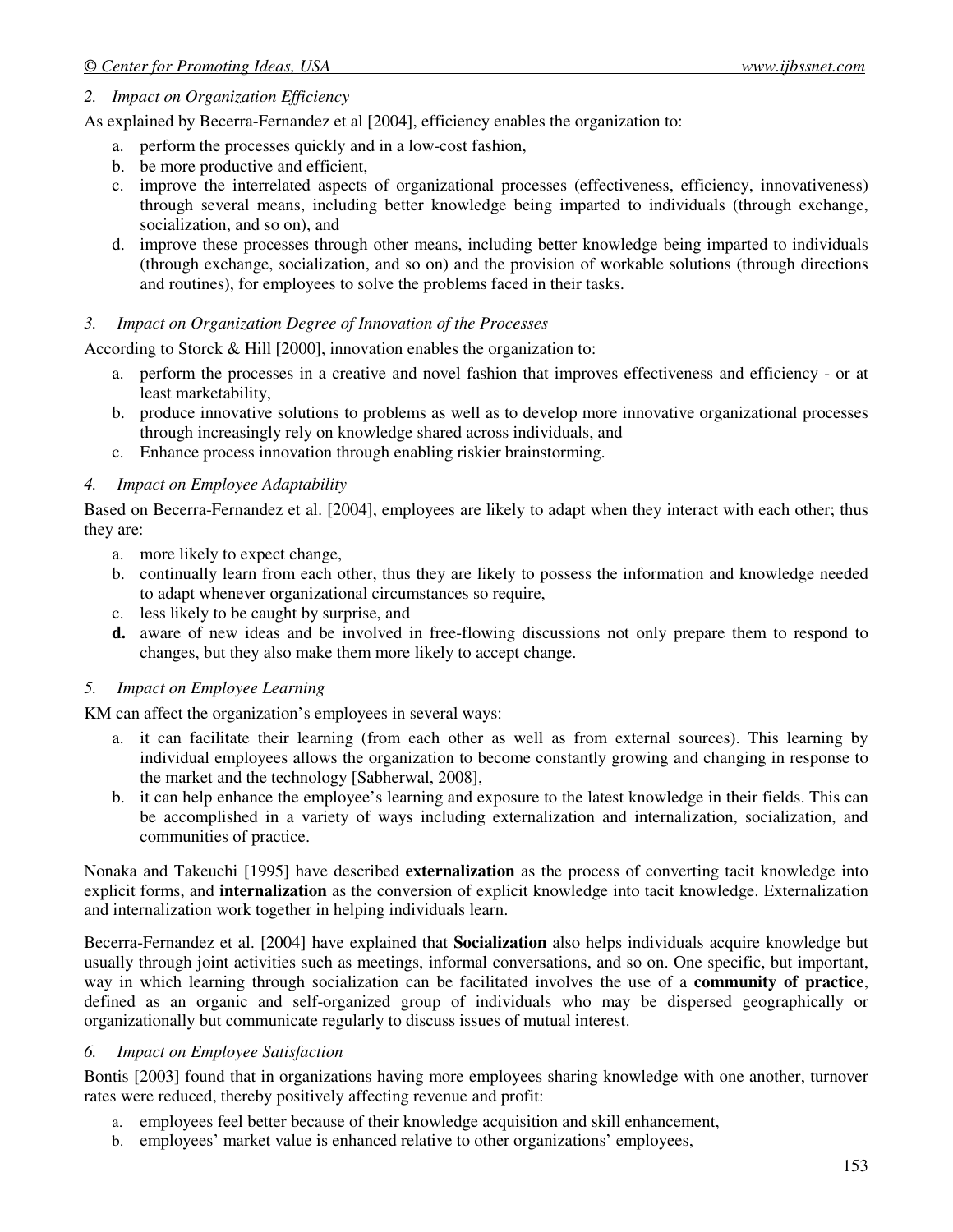- c. KM also provides employees with solutions to problems they face in case those same problems have been encountered earlier, and effectively addressed,
- d. providing tried-and-tested solutions (eg, via the direction mechanism) amplifies employees ' effectiveness in performing their jobs,
- e. amplifying employees' effectiveness in performing their jobs through providing tried-and-tested solutions. This helps keep those employees motivated, for a successful employee would be highly motivated while an employee facing problems in performing his job would likely be demotivated [Becerra-Fernandez et al., 2004], and
	- additional increases in employee job satisfaction derive from KM practices: mentoring and training are excellent motivators, and communities of practice provide intimate and socially validated control over their own work practices [Brown & Duguid, 1991].
- f. thus, as a result of their increased knowledge, improved market value, and greater on-the-job performance, KM facilitates employees' job satisfaction.

### **Prior Empirical studies on KM Processes and Benefits**

The literature has very limited empirical studies that provided in depth investigations of the benefits of supporting KM processes through a corporate portal. However, there are several empirical quantitative studies that generally examined the impact of KM and KMS. For example, Gold et al [2001] found that knowledge infrastructure capability (technology, structure, and culture) and knowledge process capability (acquisition, conversion, application, and protection) improve organizational effectiveness in terms of innovation, adaptability, efficiency and market responsiveness. Lee and Choi [2003] found also that KM improves organizational effectiveness measured by organizational members' perceptions of the degree of the overall success, market share, profitability, growth rate, and innovativeness of the organization in comparison with key competitors.

Nevertheless, very little empirical studies examined the specific impact of each of the KM processes independently. Few studies conducted investigation at very limited KM processes and/or benefits scales. There are a number of empirical studies that investigated the effect of knowledge acquisition. For example, Chang and Lee [2007] empirically verified the effects of knowledge acquisition, knowledge storage, and knowledge diffusion on organizational innovation. Liu and Tsai [2007] found that KM (knowledge acquisition, knowledge creation, knowledge storage and knowledge sharing) through KMS positively improve organizations' operating performance. Jiang and Lia [2008] confirmed the effects of knowledge sharing and knowledge creation on forms' innovative performance.

On the impact of knowledge application, Liu [2003] empirically found that knowledge application as a dimension of KMS use improves individual learning. Al-Busaidi [2005] empirically found that knowledge utilization results in individual benefits, which was assessed by measurements related to effectiveness, efficiency, innovation and learning. Jennex and Olfman [2006] identified that the utilization of KMS results in improved individual productivity in terms of decision making, root cause analysis, problem resolution, timeliness, and operability assessment documentation; this improved individual productivity further positively impacts organizational productivity. In the context of knowledge portal, Toe and Men [2008] found that the utilization of knowledge portal improves firms' performance. Also, De Carvalho, Ferreira, Choo, & De Silva [2007] found the usage of enterprise portal improves sense making, knowledge creation and decision making.

The above cited empirical studies showed that knowledge acquisition (or creation) and knowledge sharing are the most investigated KM processes. Moreover, the benefits, highlighted in these cited studies fall within Becerra-Fernandez et al.'s benefits classification.

## *The Theoretical Framework*

#### **Hypotheses Development**

Becerra-Fernandez et al. [2004] identify that knowledge management relied on four main kinds of knowledge management processes as follows: discovery, capture, sharing, and application (the left side in Figure 1).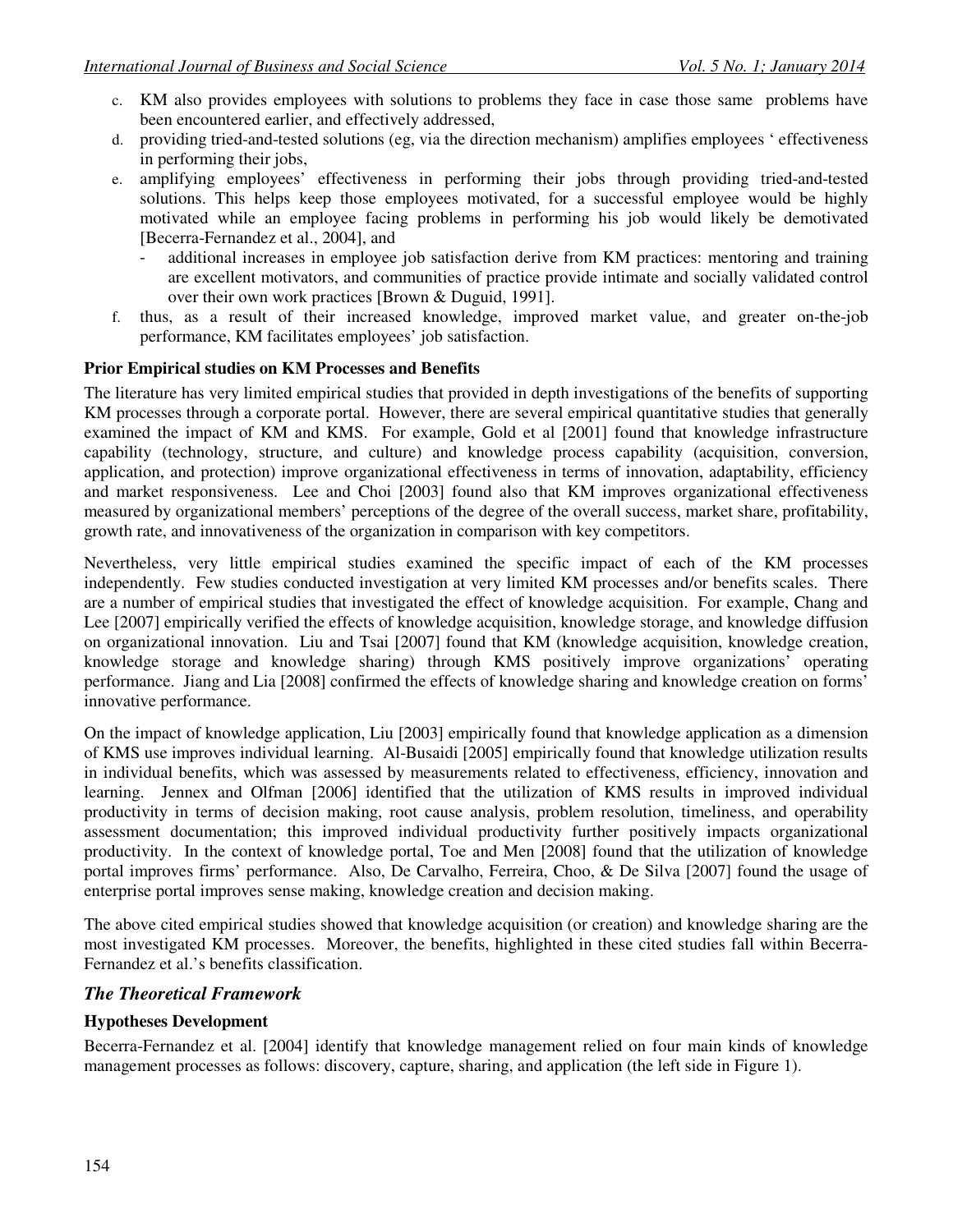### **1. Knowledge Discovery**

Knowledge discovery may be defined as *the development of new tacit (includes insights, intuitions, and hunches) or explicit knowledge* (refers to knowledge that has been expressed into words and numbers) *from data and information or from the synthesis of prior knowledge.* The discovery of new explicit knowledge relies most directly on combination, whereas the discovery of new tacit knowledge relies most directly on socialization. Knowledge discovery is essential for the establishment of organizational memory [Becerra-Fernandez et al., 2004; Davenport & Pursak, 1998]. Corporate portals provide a rich working space that permits searching, accessing, processing, and querying content from different sources. They also provide collaboration and communication tools. Corporate portals speed up business processes through rapid access to relevant and accurate corporate information and knowledge [Guruge, 2002; Turban et al., 2009].

They eliminate delays, frustration and inefficiency. Thus, corporate portals enable efficient and effective knowledge discovery. Empirical studies by Chang & Lee [2007] and Jiank & Lia [2008] found that knowledge acquisition (discovery) significantly improves performance and innovation. Knowledge acquisition through corporate portals also promotes learning. Corporate Portals integrate collaboration and communication tools (email system, chats, discussion forums, etc.). Collaborations and interactions between individuals promote learning [Teece, 1998].

Employees' adaptability is highly related to their learning capability. As knowledge discovery enables employees to learn from each other, and from organizational knowledge bases, employees will most likely have enough knowledge that enables them to anticipate changes, deal with these changes, get used to new requirements, and manage their work as is needed [Becerra-Fernandez et al., 2004]. Likewise, innovation is closely related to learning. The higher the learning is, the greater the innovation [Weerawardena, O'Cass, & Julian, 2006]. Given all these perceived business processes' and employees' benefits, knowledge discovery may contribute to employees' job satisfaction. Users' satisfaction may result from net benefits resulted from the system use [DeLone & McLean, 2003; Becerra-Fernandez et al., 2004; Jennex & Olfman, 2006, Jennex, 2008].

Knowledge Discovery Systems support two KM sub-processes associated with knowledge discovery: First, combination.

As put by Nonaka [1994], combination can be used to discover new explicit knowledge based on synthesizing existing multiple bodies of explicit knowledge (and/or data and/or information) to create more complex sets of explicit knowledge. For example, when creating a new study plan for a program, explicit data, information, and knowledge embedded in prior study plans for the same program (or different programs) may be combined into the new study plan.

Technologies facilitating combination include knowledge discovery systems, databases, and Web-based access to data.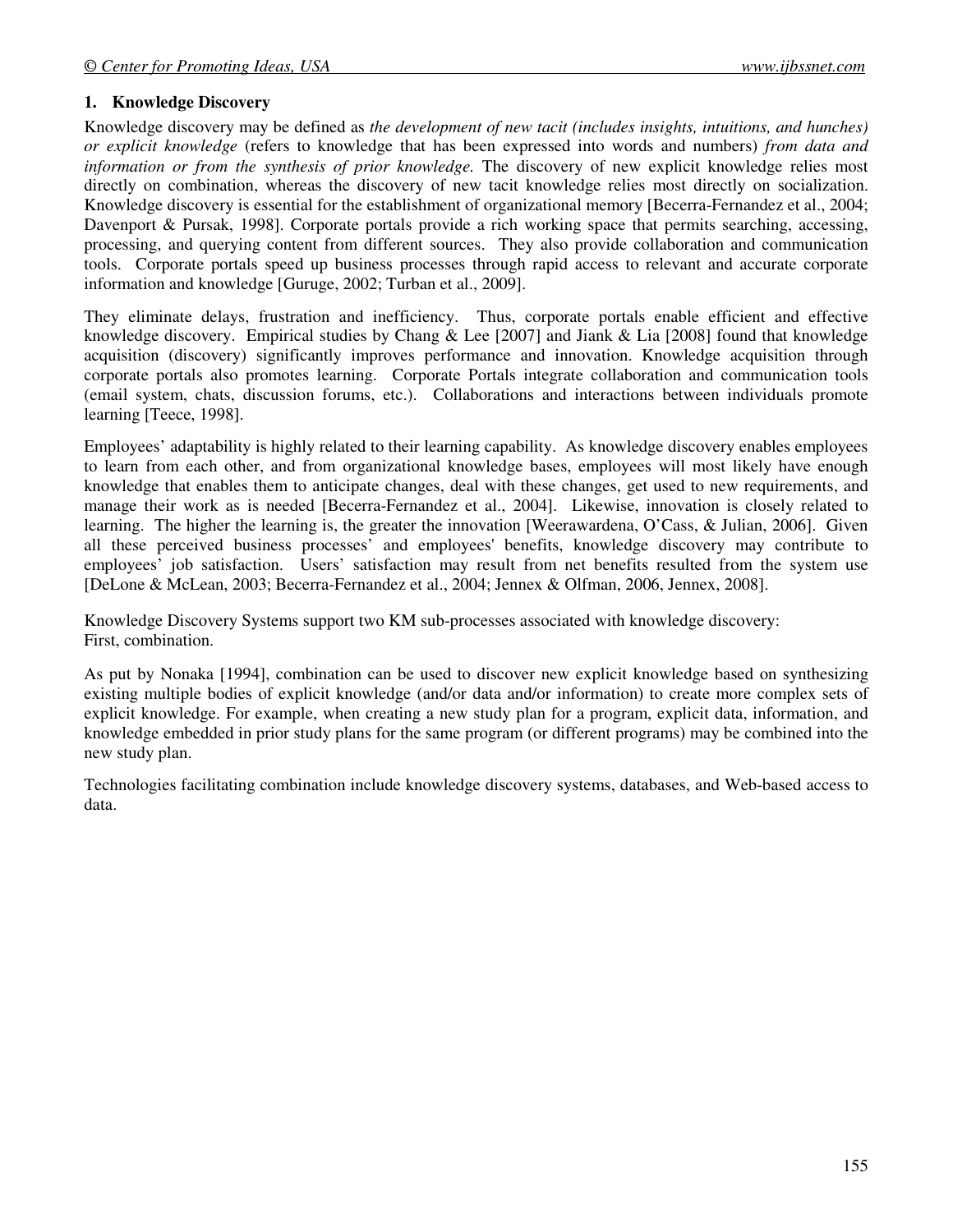

**Figure 1.** The Study Model

## **Second, socialization**

Becerra-Fernandez & Sabherwal [2010] predicate that socialization and informal conversations can be used to facilitate the synthesis of tacit knowledge across individuals and therefore enabling the discovery of new tacit knowledge through joint activities rather than written or verbal instructions. Davenport and Prusak (1998) described how conversations at the watercooler helped knowledge sharing among groups at IBM.

Mechanisms that facilitate socialization include apprenticeships, employee rotation across areas, conferences, brainstorming retreats, cooperative projects across departments, and initiation process for new employees.

Knowledge discovery reflects in part, a subset of a firm's absorptive capacity – more specifically, it can be viewed as a ''potential capacity'' that reflects a firm's ability to use its knowledge to create advantage, but does not guarantee that knowledge will be used effectively [Cohen and Levinthal, 1990]. Related literature (e.g., Song [2008]) suggests strong and positive relationship between knowledge discovery and performance measures. Further, when discovered knowledge is used appropriately, a significant and positive relationship is observed between knowledge discovery and organizational performance [Lyles and Salk, 1996; Seleim and Khalil, 2007].

Thus, it is hypothesized that: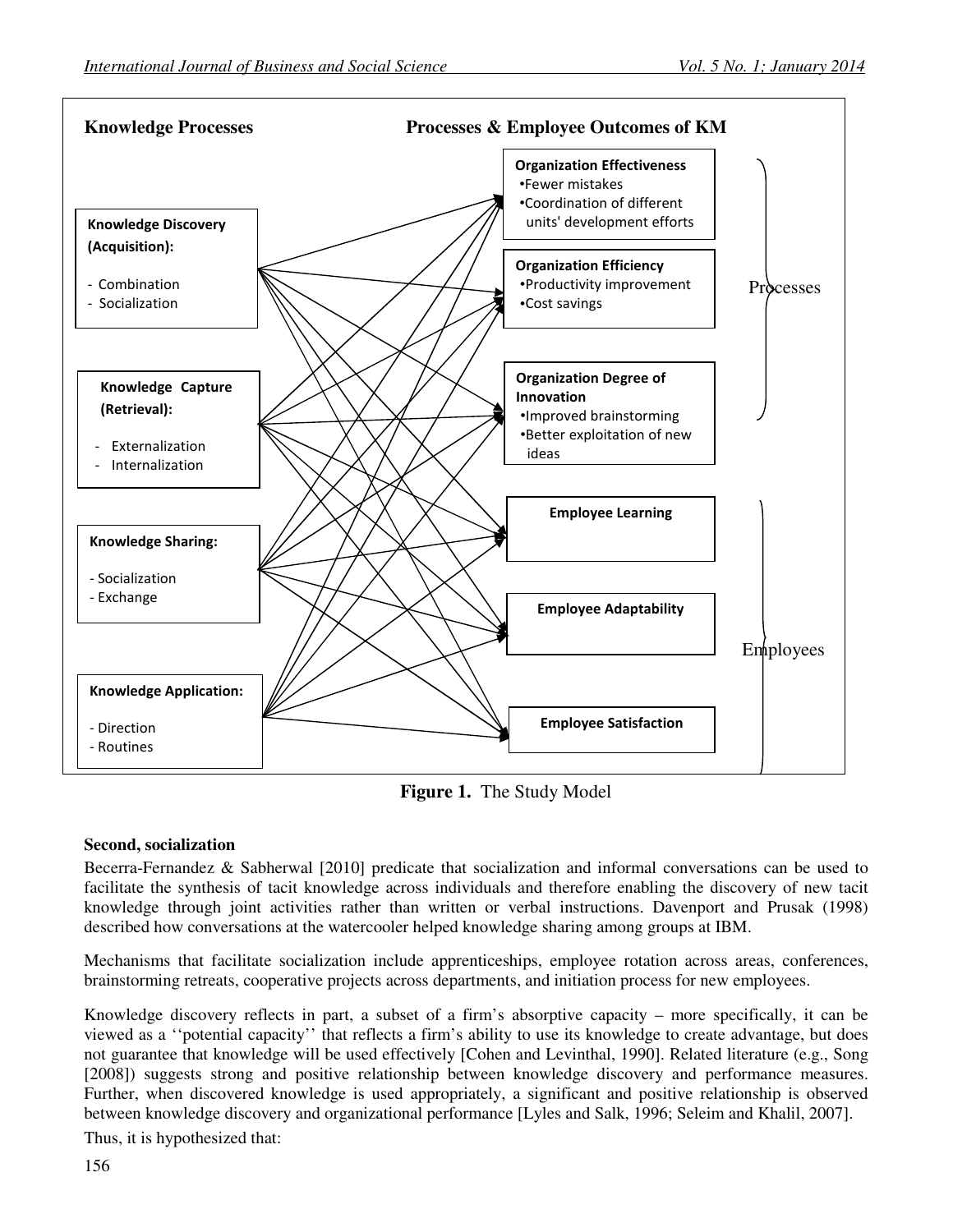**Hypothesis 1a:** Supporting knowledge discovery through a corporate portal is positively associated with business processes' effectiveness.

**Hypothesis 1b:** Supporting knowledge discovery through a corporate portal is positively associated with business processes' efficiency.

**Hypothesis 1c:** Supporting knowledge discovery through a corporate portal is positively associated with business processes' innovation.

**Hypothesis 1d:** Supporting knowledge discovery through a corporate portal is positively associated with employees' learning.

**Hypothesis 1e:** Supporting knowledge discovery through a corporate portal is positively associated with employees' adaptability.

**Hypothesis 1f:** Supporting knowledge discovery through a corporate portal is positively associated with employees' job satisfaction.

#### **2. Knowledge Capture**

Knowledge capture may be defined as *the process of retrieving either explicit knowledge (that may reside in a manual or similar document or file - but few people might be aware of) or tacit knowledge (that may reside within people, artifacts, or organizational entities)* [Becerra-Fernandez et al., 2004]*.* It is important to obtain the tacit knowledge from individuals' minds as well as the explicit knowledge from the manuals or similar documents, and make this knowledge available to others and to facilitate its sharing within the whole organization.

As discussed above, corporate portals provide rich common content that enables retrieving relevant content from explicit and tacit sources of knowledge through the sub-processes of externalization and internalization of knowledge. Employing different knowledge capture system tools, corporate portals speed up business processes, enable making better business choices, and help to adapt to changed circumstances through access to relevant, well-documented and integrative corporate information and knowledge [Alavi, et al., 2006]. Thus, corporate portals enable efficient and effective knowledge capture.

Similar to knowledge discovery, knowledge capture (retrieval) is also vital to the instituting of organizational memory [Becerra-Fernandez et al., 2004; Davenport & Pursak, 1998]. Empirical studies by Chang & Lee [2007] and Jiang & Lia [2008] found that knowledge retrieval significantly improves performance and innovation. Knowledge capture through corporate portals also positively impacts learning. Along with rich content space for corporate information and knowledge access, corporate portal integrates collaboration and communication tools (email system, discussion forums, etc.). Teece [1998] argues that collaborations and interactions between individuals promote learning. As knowledge capture enables employees to learn from each other, and from organizational knowledge bases, employees will most likely have enough knowledge that enables them to anticipate changes, deal with these changes, get used to new requirements, and manage their work as is needed [Becerra-Fernandez et al., 2004]. Likewise, innovation is closely related to learning. The higher the learning is, the greater the innovation [Weerawardena, O'Cass, & Julian, 2006].

Given all these perceived business processes' and employees' benefits, knowledge capture may contribute to employees' job satisfaction. Users' satisfaction may result from net benefits resulted from the system use [DeLone & McLean, 2003; Becerra-Fernandez et al., 2004; Jennex & Olfman, 2006, Jennex, 2008].

**Knowledge capture systems** support the process of retrieving either explicit or tacit knowledge that resides within people, artifacts, or organizational entities (organizational units, organizations, interorganizational networks). These systems can help capture knowledge that resides within or outside organizational boundaries including within consultants, competitors, customers, suppliers, and prior employers of the organization's new employees. Knowledge capture systems rely on mechanisms and technologies that support externalization and internalization. The development of models or prototypes, and the articulation of stories are some examples of mechanisms that enable externalization. Learning by observation and face-to-face meetings are some of the mechanisms that facilitate internalization [Becerra-Fernandez et al., 2004: pp 59-63].

According to Nonaka & Takeuchi [1995], **externalization** involves converting tacit knowledge into explicit forms such as words, concepts, visuals, or figurative language (e.g., metaphors, analogies, and narratives).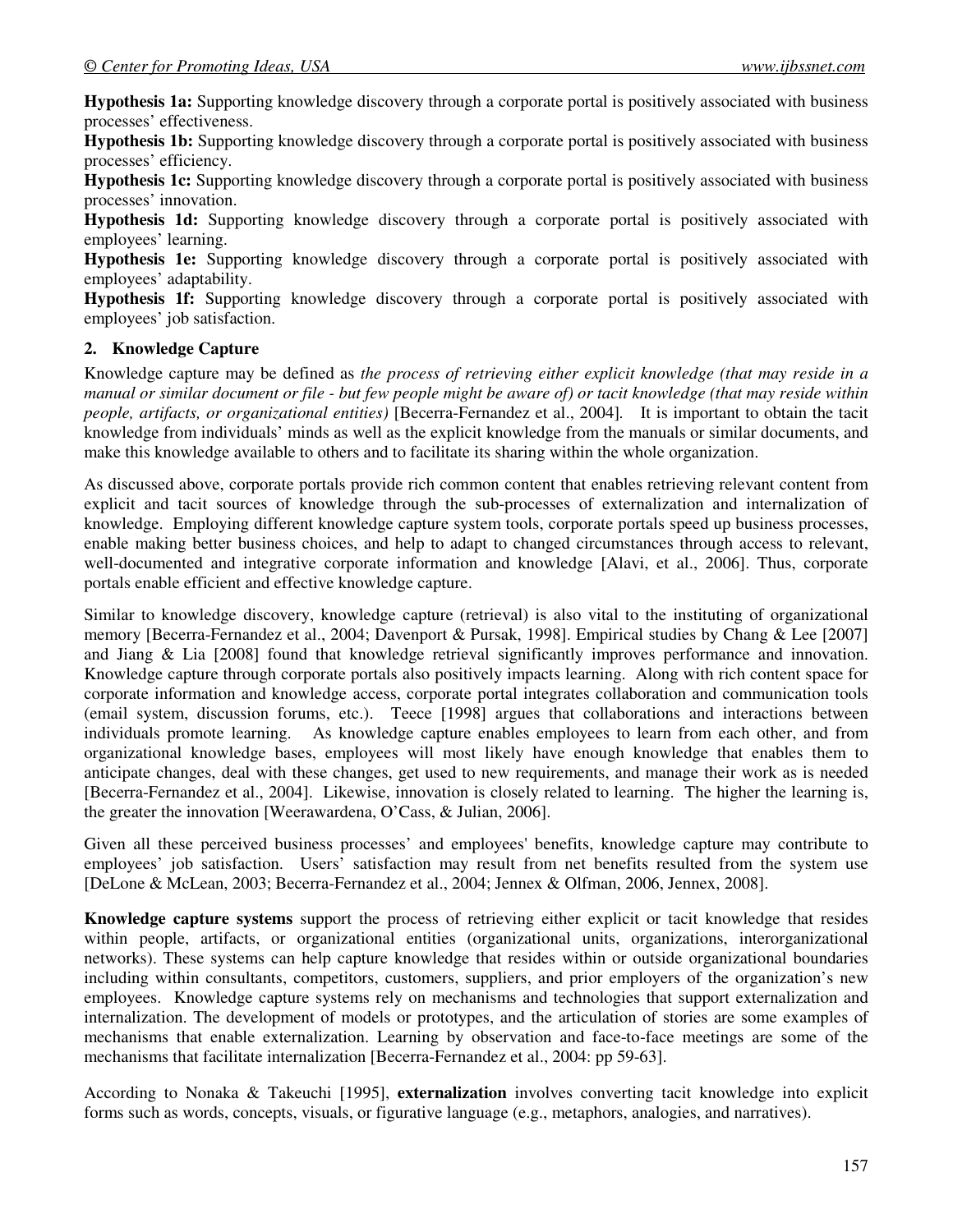An example of externalization is a consultant team writing a document that describes the lessons the team has learned about the client organization, client executives, and approaches that work in such an assignment. This captures the tacit knowledge acquired by the team members.

On the other hand, **internalization** involves converting explicit knowledge into tacit knowledge. It represents the traditional notion of learning. An example of internalization is a new software consultant reading a book on innovative software development and learning from it. This learning helps the consultant, and his/her organization, capture the knowledge contained in the book.

Technologies can also support knowledge capture by facilitating externalization and internalization. Externalization through knowledge engineering is necessary for the implementation of intelligent technologies such as expert systems and case-based reasoning systems. A knowledge developer converts human know-how into machine-ready "say-how" by using an iterative process of articulation, a series of refinement cycles, or rapid prototyping, in which the computer's performance is compared to that of the human expert.

Technologies that facilitate internalization include computer-based communication, electronic brainstorming, protocol analysis, and computer-based simulations. For example, an individual can use communication facilities to internalize knowledge from a message sent by another expert or an AI-based knowledge-acquisition system. Furthermore, computer-based simulations can also support individual learning. Both knowledge capture mechanisms and technologies can facilitate externalization and internalization within or across organizations.

According to Danning [2000], KMS that supports externalization:

- a. can help managers and employees actively think about the implications of change, and the threats and opportunities for their organization's future,
- b. can exploit the interactive nature of communication,
- c. provides a vehicle for conveying tacit knowledge,
- d. can communicate a complex multidimensional idea by actively involving the listeners in the creation of the idea in the context of their own organization,
- e. foster innovation*:* Innovation is triggered by the inter-relatedness of ideas.
- f. helps launching and nurturing communities*:* In many large organizations, the formation of communities of practice enables the grouping of professionals who come together voluntarily together to share similar interests and learn from each other,
- g. enhances technology*:* Communities of practice and storytelling can enable us to interact with our neighbors and remain connected when we want to, providing us with "tranquility yet connectedness.", and
- h. promotes individual growth*:* The world of storytelling is one that proposes avoiding adversarial contests and win-win for all sides: the knowledge seeker and the knowledge-provider.

Therefore, it is hypothesized that:

**Hypothesis 2a:** Supporting knowledge capture through a corporate portal is positively associated with business processes' effectiveness.

**Hypothesis 2b:** Supporting knowledge capture through a corporate portal is positively associated with business processes' efficiency.

**Hypothesis 2c:** Supporting knowledge capture through a corporate portal is positively associated with business processes' innovation.

**Hypothesis 2d:** Supporting knowledge capture through a corporate portal is positively associated with employees' learning.

**Hypothesis 2e:** Supporting knowledge capture through a corporate portal is positively associated with employees' adaptability.

**Hypothesis 2f:** Supporting knowledge capture through a corporate portal is positively associated with employees' job satisfaction.

## **3. Knowledge Sharing**

Knowledge sharing is *the process through which knowledge (whether explicit or tacit) is communicated to other individuals*. Three important clarifications are in order.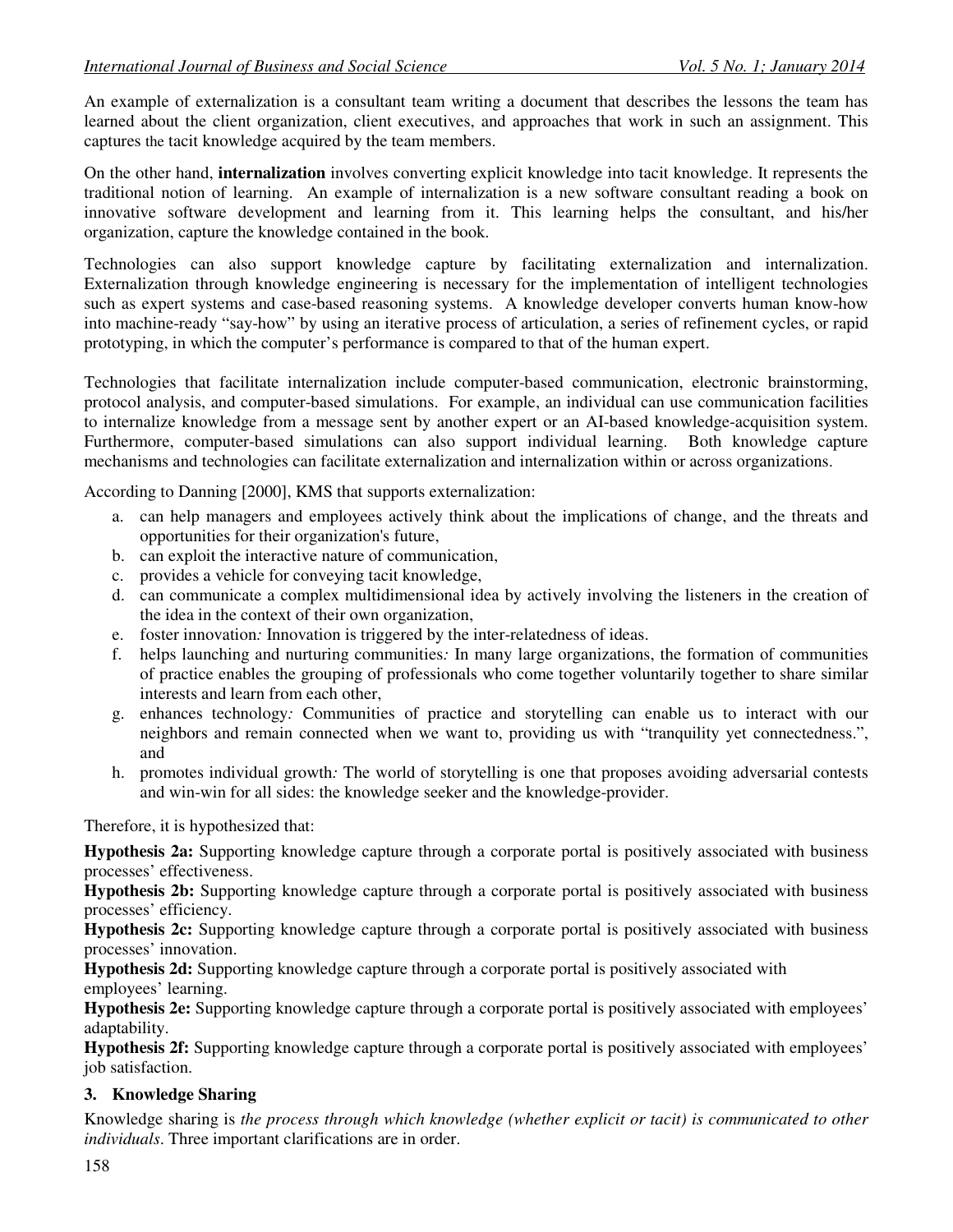First, according to Jensen and Meckling [1996], knowledge sharing means effective transfer, so that the recipient of knowledge can understand it well enough to act on it. Second, what is shared is knowledge rather than recommendations based on the knowledge [Becerra-Fernandez et al., 2004]. Third, knowledge sharing may take place across individuals as well as across groups, departments, or organizations [Alavi and Leidner, 2001].

Sharing knowledge is clearly an important process in enhancing organizational innovativeness and performance. If knowledge exists at a location that is different from where it is needed, either knowledge sharing or knowledge utilization without sharing is necessary [Stewart 2000].

Depending on whether explicit or tacit knowledge is being shared, exchange or socialization processes are used.

**Socialization,** focuses on the facilitating the sharing of tacit knowledge across individuals. This can happen through employee rotation across departments, conferences, brainstorming retreats, cooperative projects, or initiation. According to Becerra-Fernandez et al. [2004], there is no intrinsic difference between the socialization process when used for knowledge discovery or knowledge sharing, although the way in which the process may be used could be different. For example, when used to share knowledge, a face-to-face meeting could involve a question-and-answer session between the sender and recipient of knowledge, whereas when used to create knowledge a face-to-face meeting could take more the form of a debate or joint problem-solving.

**Exchange,** in contrast to socialization, focuses on the sharing of explicit knowledge.

It is used to communicate or transfer explicit knowledge among individuals, groups, and organizations [Grant, 1996]. In its basic nature, the process of exchange of explicit knowledge does not differ from the process through which information is communicated. An example of exchange is a product design manual being transferred by one employee to another, who can then use the explicit knowledge contained in the manual. Exchanging a document could also be used to transfer information.

Mechanisms and technologies that were discussed above supporting socialization in knowledge discovery systems also play an important role in knowledge sharing systems. In addition, knowledge sharing systems also utilize mechanisms and technologies that facilitate exchange. Some of the mechanisms that facilitate exchange are memos, manuals, progress reports, letters, and presentations. Technologies facilitating exchange include groupware and other team-collaboration mechanisms; Web-based access to data and databases; and repositories of information, including best practice databases, lessons learned systems, and expertise locator systems [Becerra-Fernandez et al, 2004: p 64].

Not only knowledge sharing represents an important prerequisite for a successful knowledge application, but also it is an essential ingredient for an efficient and effective organizational knowledge management. Beccera-Fernandez et al. [2004] argue that knowledge management can improve the interrelated aspects of organizational processes (effectiveness, efficiency, and innovativeness) through several means, including better knowledge being imparted to individuals (through exchange, socialization, and so on).

Two main capabilities of corporate reports are content integration and personalization. Banbya et al. [2004] postulate that corporate portals synchronize knowledge from different sources and provide a single personalized integrated view of the organizational intellectual capital. Combining and integrating knowledge reduces redundancy and improves efficiency [Davenport & Prusak, 1998]. Structuring and organizing knowledge makes it easier to access and disseminate it. Furthermore, the process of combining, integrating and converting knowledge through corporate portals impacts business processes' innovation. Nonaka and Takeuchi [1995] argue that firm's innovativeness results from growing its knowledge base or integrating its existing knowledge into new syntheses. Newell et al. [2003] found that the implementation of ERP, which standardizes and integrates organizational knowledge and information, and KM systems simultaneously, promotes both innovation as well as efficiency. Weerawardena et al. [2006] found that innovation is also closely related to learning. Consequently, as indicated above, improved employees' learning enhances employees' adaptability; and all these perceived benefits may result in enhanced employees' job satisfaction.

Therefore, it is hypothesized that:

**Hypothesis 3a:** Supporting knowledge sharing through a corporate portal is positively associated with business processes' effectiveness.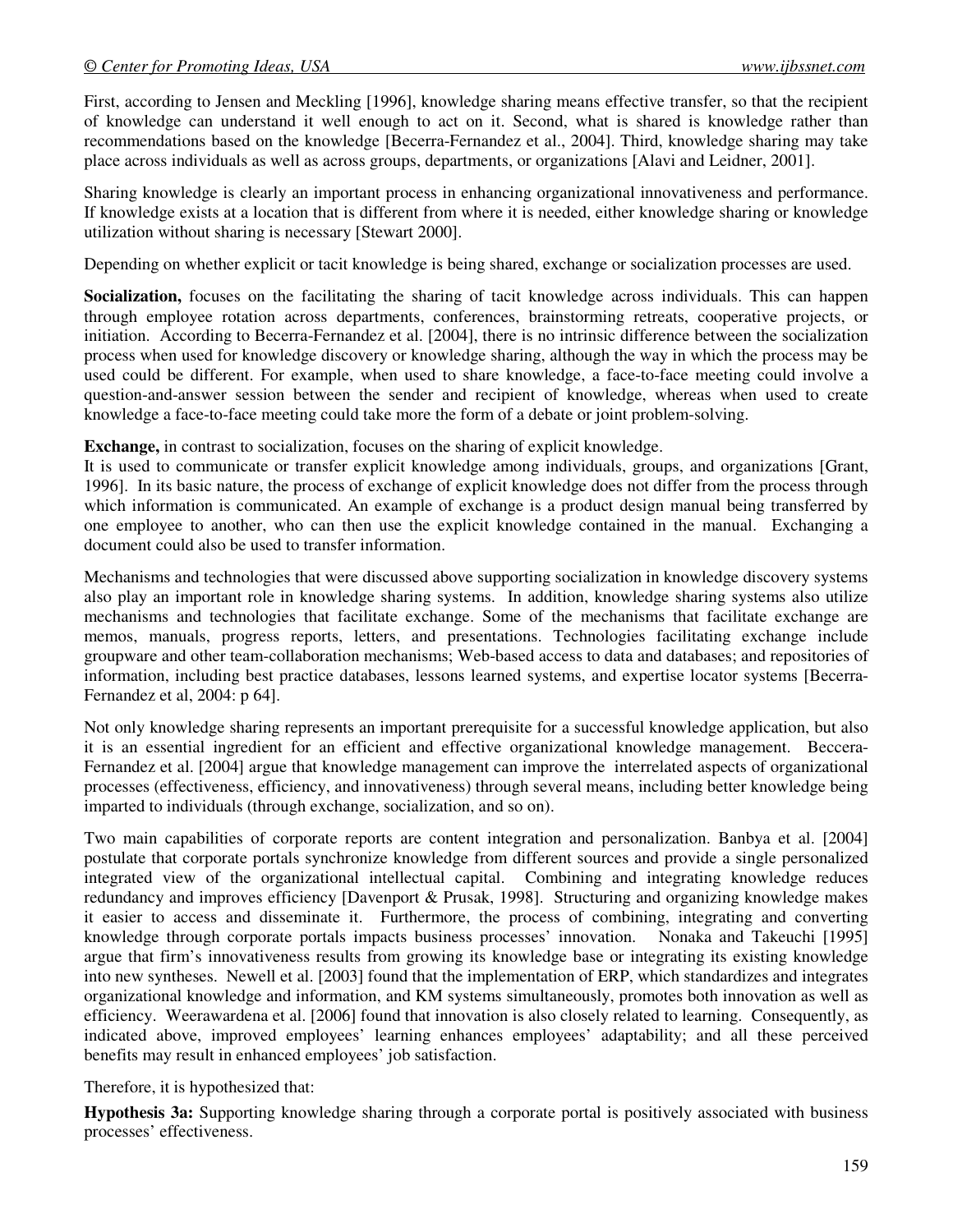**Hypothesis 3b:** Supporting knowledge sharing through a corporate portal is positively associated with business processes' efficiency.

**Hypothesis 3c:** Supporting knowledge sharing through a corporate portal is positively associated with business processes' innovation.

**Hypothesis 3d:** Supporting knowledge sharing through a corporate portal is positively associated with employees' learning.

**Hypothesis 3e:** Supporting knowledge sharing through a corporate portal is positively associated with employees' adaptability.

**Hypothesis 3f:** Supporting knowledge sharing through a corporate portal is positively associated with employees' job satisfaction.

## *4. Knowledge Application*

Knowledge application is *the process of using knowledge to solve business problems and make business decisions.* It includes the retrieval and application of knowledge. As discussed above, corporate reports include rich content that can be accessed and retrieved by users to solve problems and make decisions; corporate portals integrate corporate websites, corporate documents, business content, websites and news.

Knowledge contributes most directly to organizational performance when it is used to make decisions and perform tasks. Knowledge application supports the process through which some individuals utilize knowledge possessed by other individuals without actually acquiring, or learning, that knowledge.

Of course, the process of knowledge application depends on the available knowledge, and knowledge itself depends on the processes of knowledge discovery, capture, and sharing. The better the processes of knowledge discovery, capture, and sharing, the greater the likelihood that the knowledge needed is available for effective application in decision-making and task performance.

Therefore, knowledge utilization benefits from two processes— routines and direction—that do not involve the actual transfer or exchange of knowledge between the concerned individuals but only the transfer of the recommendations that is applicable in a specific context [Grant, 1996].

**Direction** refers to the process through which the individual possessing the knowledge directs the action of another individual without transferring to that individual the knowledge underlying the direction. According to Conner & Prahala [1996], direction involves the transfer of instructions or decisions and not the transfer of the knowledge required to make those decisions, and hence it has been labeled as knowledge substitution. For example, direction is the process used when a production worker calls an expert to ask him/her how to solve a particular problem with a machine and then proceeds to solve the problem based on the instructions given by the expert. Note the difference between direction and socialization or exchange, where the knowledge is actually transferred to the other person in either tacit form (socialization) or explicit form (exchange).

**Routines** involve the utilization of knowledge embedded in procedures, rules, and norms that guide future behavior. Routines could be automated through the use of IT, such as in systems that provide help desk agents, field engineers, consultants, and customer end users with specific and automated answers from a knowledge base [Sabherwal & Sabherwal, 2007].

Mechanisms facilitating direction include hierarchical relationships, help desks, and support centers; whereas mechanisms facilitating routines include organizational policies, work practices, and standards. Technologies supporting direction and routines include expert systems, decision support, advisor systems, fault diagnosis (or troubleshooting) systems, and help desk systems [Becerra-Fernandez et al, 2004: p91].

Knowledge management can improve the organizational processes; effectiveness, efficiency, and innovativeness through several means, including the provision of workable solutions (through directions and routines), for employees to solve the problems faced in their tasks.

Becerra-Fernandez et al. [2004] predicate that effective knowledge management enables the organization's members to collect relevant knowledge (and information) needed to continually assess the organization's external factors. This enables the organization to be on the top of any change and hence results in fewer surprises for the organization management and consequently reduces the need to modify plans.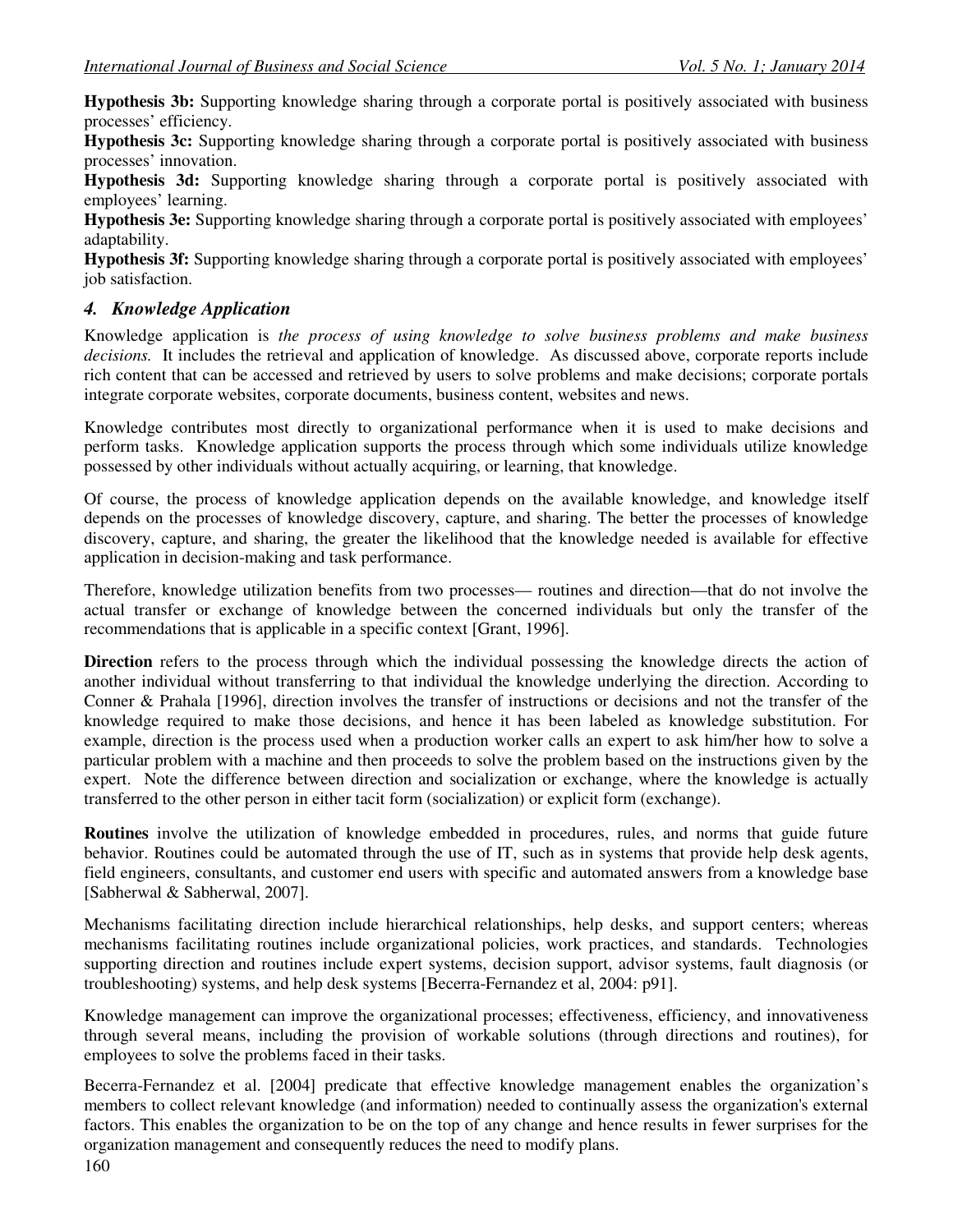Knowledge application enables organizations to quickly adapt their processes according to the current internal and external environmental conditions, thereby maintaining process effectiveness in changing times.

Knowledge utilization from corporate portals improve sense making and decision making [De Caralho et al., 2007], and enhance firms' performance [Teo & Men, 2008]. On one hand, Devenport and Prusak [1998], and Liu [2003] argue that the application of relevant knowledge for problem-solving and decision-making improves individuals' learning, and innovation capabilities. On the other hand, knowledge application helps organizations improve their efficiency and reduce costs [Daveport & Pursak, 1998]. Furthermore, knowledge application plays a major role on innovation. Drucker [1993] defined innovation as "the application of knowledge to produce new knowledge". Weerawardena et al. {2006] postulate that the higher the learning is, the greater the innovation. In an empirical study in Oman, Al-Busaidi [2005] found that knowledge utilization results in individual benefits, which was assessed by measurements related to effectiveness, efficiency, innovation, and learning.

Moreover, as indicated above, improved employees' learning enhances employees' adaptability. Employees' awareness of new ideas and knowledge prepares them to respond to change and accept it [Becerra-Fernandez et al., 2004]. All these perceived benefits result in enhanced employees' job satisfaction. Thus, it is hypothesized that:

**Hypothesis 4a:** Supporting knowledge application through a corporate portal is positively associated with business processes' effectiveness.

**Hypothesis 4b:** Supporting knowledge application through a corporate portal is positively associated with business processes' efficiency.

**Hypothesis 4c:** Supporting knowledge application through a corporate portal is positively associated with business processes' innovation.

**Hypothesis 4d:** Supporting knowledge application through a corporate portal is positively associated with employees' learning.

**Hypothesis 4e:** Supporting knowledge application through a corporate portal is positively associated with employees' adaptability.

**Hypothesis 4f:** Supporting knowledge application through a corporate portal is positively associated with employees' job satisfaction.

## *Methodology*

#### **Investigating Corporate Portal**

The participants of this study represent users of a corporate portal in a private academic institution, ALHOSN University (AHU), in UAE. The AHU academic & administrative portal is a dynamic web-based electronic gateway on the University internal and external data, information and knowledge resources. The portal has several features such as content management, information aggregation, searching and indexing, personalization, single sign interface and content.

The AHU portal enables employees to acquire information and knowledge from different resources and applications. It aggregates and converts them into one single interface. Aggregated information and knowledge are customized and personalized according to the type of users, and their authorization level.

The main home page of AHU site provides links to general services data and general information such as the University's strategy, BOT, bylaws, and catalogue; academics; admissions; student services; faculty  $\&$  staff services; career vacancies; media relations and other useful links.

Through the faculty & staff services menu button, the main home page also has a login link to allow instructors and administrative staff to login into their personal pages using access authorization.

The content and services of the portal varies according to the users types (i.e., instructors, chair of departments, student advisor, administration staff, head of department). For instance, faculty  $\&$  administrative staff's main page (menu choice) includes nine main sections: e-mail section, instructor's portal, Moodle, HR resources, back office, library, staff directory, calendar, and administration portal. The instructor's portal includes a home page, students, attendance, grading, scheduling, links, evaluations, and advisor services.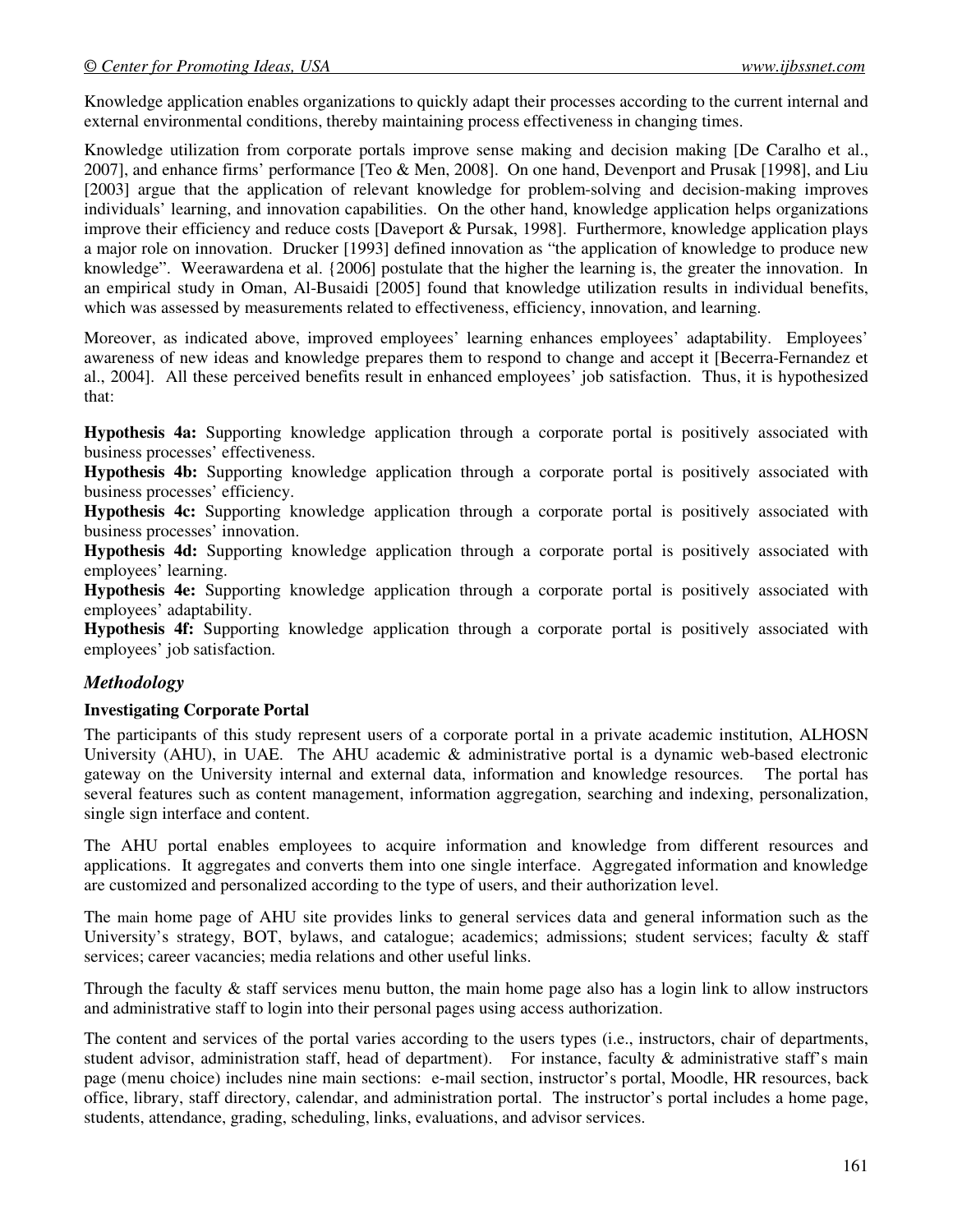Chair of departments have, in addition, chair services. Users, including instructors and administrators, login into their personal pages using access authorization (username and password). In the "general section", instructors can: (1) view information about University regulations, workshops, conferences, and other University activities, and (2) link to relevant external websites. In the "academic section", instructors can: (1) find information about their academic work (i.e., class details and schedules, teaching survey results, course offering, missed prerequisites, students, advisees etc.; (2) communicate through email with other external business partners, instructors, students and advisees; and (3) view and share their publication records, working papers, and study abstracts.

In the "services section", instructors can: (1) view several information and content such as employee details, training courses, official trips, borrowed and overdue books etc.; (2) communicate with several University units and request help desk services; and (3) link to the University learning management systems (MOODLE), and link to the University TurnItIn academic honesty program, and (4) access different statistical analysis programs, and (5) email system.

In the "academics section", users can view scheduled seminars and workshops, list and view published studies abstracts, list and view working paper series, and look up different colleges', departments', programs' administration, faculty members, and supporting staff.

In the "students section", users can view different contents depending on whether the student is currently enrolled or future student. Current students can use the system to view offered courses, program and university schedule, academic calendar, student's schedule, access MOODLE e-learning system and different statistical analysis programs, paid and unpaid tuitions, financial assistance (if any), attendance record, and student handbook. Future students can retrieve all relevant student forms, apply to intended program, file for transcripts and special requests, and lookup information about required conditions.

### **Data Collection and Sample Profile**

Data was collected through personally handed-in and emailed questionnaire packages from end users of the portal of a medium size private university in Abu Dhabi (UAE). The authors together with three teaching assistants formed a data collection committee to manage the process. The questionnaire package included the questionnaire together with a detailed paper that explains each of its questions. The University staff phone directory was used as the study population frame. For two weeks, many of the filled-in questionnaires were collected. For another two weeks, the data collection committee made every effort to personally contact each of the University academic and support staff who did not return or email back their individual filled questionnaires. In some cases, it needed some further explanation of a question or two. Collected questionnaires were checked for completeness.

The total respondents were 84, which represents about 70% of the invited portal. This 84 sample size represents end users, mainly faculty members. About 54% of the sample was male, and all the participants had average computer skills. About 72% of the sample size had academic positions. About 72% of the participants were faculty members. About 95% of the sample had at least 2 years work experience, and about 92% had at least 2 years of portal-use experience, and only 8% had a year or less of portal experience. About 58% of the participants were PhD holders, while 23% of them were MSc holders and 19% of them were BSc holders.

#### **Research Questionnaire**

A detailed questionnaire is developed, reviewed, pilot tested, and revised. Reliability and confirmatory factor analyses are employed to check reliability and validity aspects of the dependent and independent side variables.

The questionnaire included the study's constructs along with demographic questions (e.g. gender, age, degree, portal usage experience, work experience, and job title).

Construct measurements items were phrased according to a 5-point Likert scale (1=strongly disagree; 2=disagree; 3=neither agree nor disagree; 4=agree; and 5=strongly agree).

To evaluate this study's theoretical model, the questionnaire included 24 items that formed the independent constructs and dependent constructs (see Table 2). KM processes constructs were each assessed by three indicators, while KM benefits constructs were each assessed by two indicators.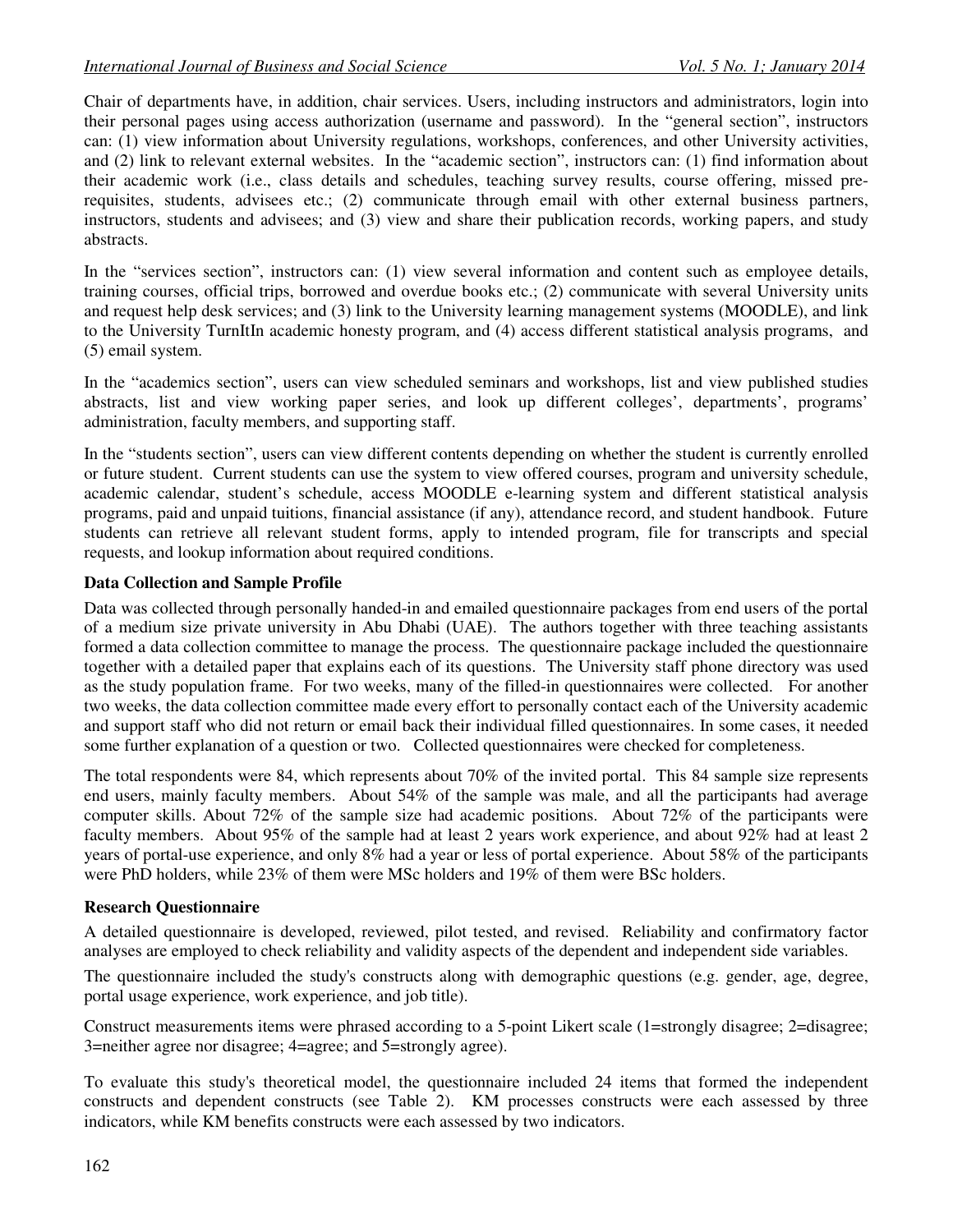Constructs related to KM processes were adopted from Becerra-Fernandez et al. [2004], while constructs related to KM benefits were self-developed based on Becerra-Fernandez et al. [2004], and relevant literature.

The questionnaire was reviewed by a three experts in the field to check the relevancy and clarity of the measurements. The questionnaire was also pre-tested by a small number of portal users to check the clarity of the measurements. Appendix A illustrates the measurements that were included in the questionnaire.

## *Data Analysis and Analysis*

## **PLS Analysis Methodology**

A structural modeling approach was chosen to evaluate both error in construct measurement and error in hypothesized relations. Rather than using the well-known LISREL model, partial least squares (PLS) was employed. The choice was motivated by several considerations. First, managerial data do not often satisfy the requirements of multi-normality and interval scaling, or attain the sample size required by maximum-likelihood estimation (ML). Second, the PLS technique avoids many of the restrictive assumptions underlying ML techniques and ensures against improper solutions and factor indeterminacy.

Data was analyzed using SmartPLS software. PLS (partial Least Square) is a variance-based structural equation model (SEM) technique that allows path analysis of models with latent variables. A general PLS model is composed of two parts: the structural model and the measurement model. The structural model specifies the relations among the constructs (or latent variables) while the measurement model specifies the relations between the manifest variables and the constructs which they represent. It is assumed for estimation purposes that the unobservables are specified as linear combinations of their respective indicators and, for convenience, that all variables are standardized. The measurement model enables us to evaluate whether the constructs are measured with satisfactory accuracy.

The evaluation of the model was based first on the assessment of the model measurements by assessing their validity and reliability. Second, it was based on the analysis of the paths of the structural model. The model included 10 constructs (4 exogenous and 6 endogenous) with 24 indicators. The total sample size used for analysis was 84. This sample size is more than sufficient to conduct SEM paths analysis of the research model according to Chin's [1998] recommendations.

## **Constructs' Validity and Reliability**

With PLS, the reliability of the measurements was evaluated by internal consistency, and the validity was measured by the average variance extracted (AVE), which refers to the amount of variance in a latent variable captured from its indicators. The recommended level for internal consistency reliability is at least 0.70, while for AVE, is at least 0.50 [Chin, 1998]. Table 1 shows that the study constructs' reliability and AVE are above the recommended levels.

| Construct               | <b>Total Items</b> | Reliability | <b>AVE</b> | Cronbach's Alpha |
|-------------------------|--------------------|-------------|------------|------------------|
| K_Discovery             | 3                  | 0.8879      | 0.7255     | 0.8106           |
| K_Capture               | 3                  | 0.8161      | 0.5988     | 0.6626           |
| K Sharing               | 3                  | 0.8355      | 0.6292     | 0.7080           |
| K_Application           | $\overline{2}$     | 0.8385      | 0.6358     | 0.7095           |
| <b>BP</b> Effectiveness | $\overline{2}$     | 0.8949      | 0.8098     | 0.7658           |
| BP_Efficiency           | 2                  | 0.8708      | 0.7712     | 0.7039           |
| BP Innovation           | $\overline{2}$     | 0.8314      | 0.7123     | 0.6048           |
| E_Learning              | $\overline{2}$     | 0.8814      | 0.7879     | 0.7315           |
| E_Adaptability          | 2                  | 0.8354      | 0.7173     | 0.6064           |
| E Satisfaction          | $\overline{2}$     | 0.9050      | 0.8264     | 0.7911           |

|  | <b>Table 1 Constructs' Validity and Reliability</b> |  |  |  |
|--|-----------------------------------------------------|--|--|--|
|--|-----------------------------------------------------|--|--|--|

The factor loadings from the confirmatory factor analysis (CFA) provide evidence for convergent validity as all items load sufficiently high on the corresponding constructs. They all exceed the threshold value of 0.50 suggested by Peterson [2000]. With loadings between 0.71 and 0.89, Table 2 results indicate satisfactory convergent validity for all constructs in the theoretical model.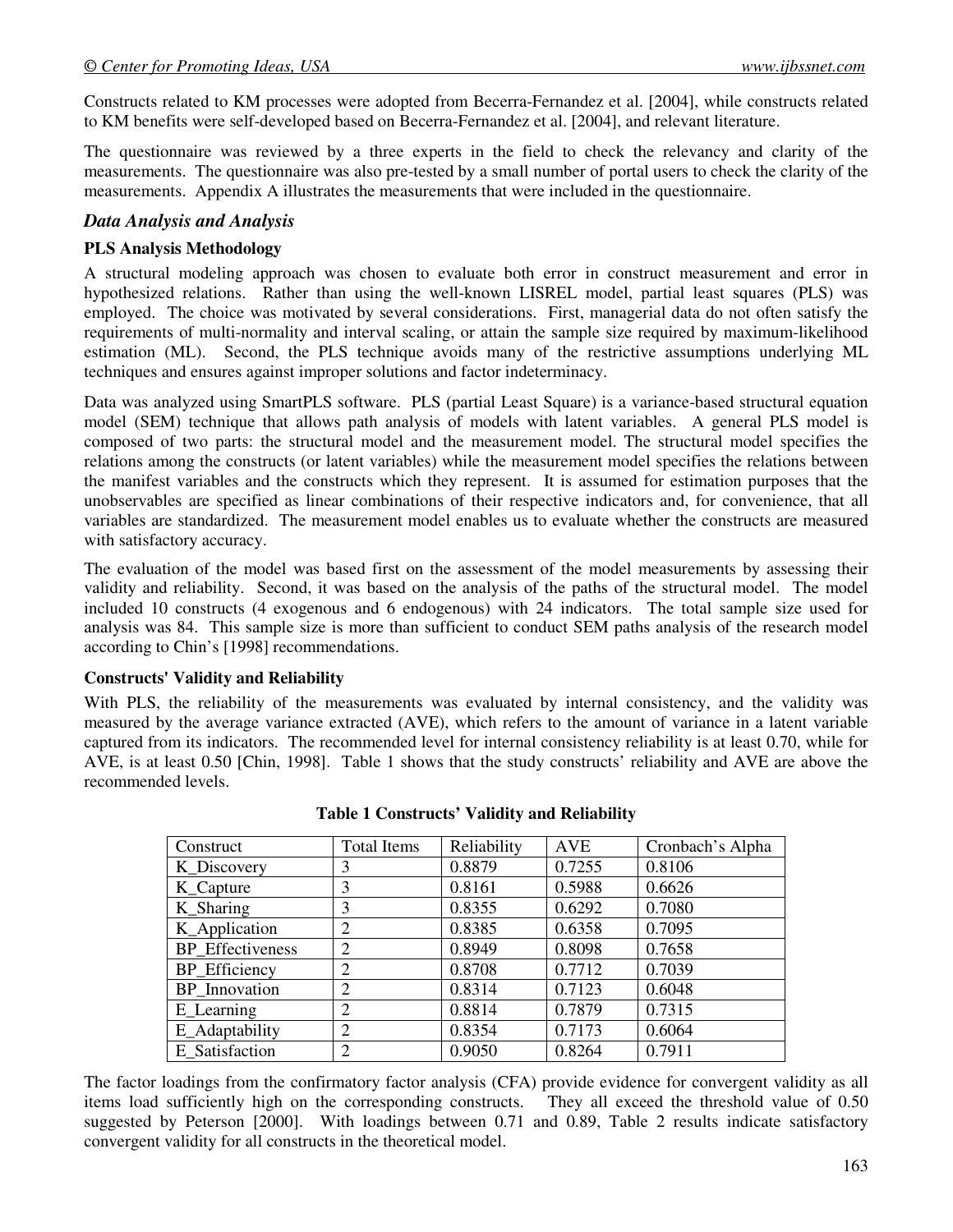| <b>Measurements</b>                   | <b>LOADING</b> |  |  |  |  |
|---------------------------------------|----------------|--|--|--|--|
| Knowledge Discovery                   |                |  |  |  |  |
| DISC <sub>1</sub>                     | 0.8151         |  |  |  |  |
| DISC <sub>2</sub>                     | 0.8973         |  |  |  |  |
| DISC <sub>3</sub>                     | 0.8408         |  |  |  |  |
| Knowledge Capture                     |                |  |  |  |  |
| CAPT1                                 | 0.8745         |  |  |  |  |
| CAPT2                                 | 0.7184         |  |  |  |  |
| CAPT3                                 | 0.7179         |  |  |  |  |
| Knowledge Sharing                     |                |  |  |  |  |
| SHAR1                                 | 0.8041         |  |  |  |  |
| SHAR2                                 | 0.7420         |  |  |  |  |
| SHAR3                                 | 0.8310         |  |  |  |  |
| Knowledge Application                 |                |  |  |  |  |
| APPL1                                 | 0.7262         |  |  |  |  |
| APPL <sub>2</sub>                     | 0.7622         |  |  |  |  |
| APPL3                                 | 0.8938         |  |  |  |  |
| <b>Business Process Effectiveness</b> |                |  |  |  |  |
| EFFE1                                 | 0.8880         |  |  |  |  |
| EFFE2                                 | 0.9116         |  |  |  |  |
| <b>Business Process Efficiency</b>    |                |  |  |  |  |
| EFFI1                                 | 0.8907         |  |  |  |  |
| EFFI2                                 | 0.8655         |  |  |  |  |
| <b>Business Process Innovation</b>    |                |  |  |  |  |
| INNO1                                 | 0.7885         |  |  |  |  |
| INNO <sub>2</sub>                     | 0.8961         |  |  |  |  |
| <b>Employee Learning</b>              |                |  |  |  |  |
| LEAR1                                 | 0.8755         |  |  |  |  |
| LEAR <sub>2</sub>                     | 0.8997         |  |  |  |  |
| <b>Employee Adaptability</b>          |                |  |  |  |  |
| ADAP1                                 | 0.8599         |  |  |  |  |
| ADAP2                                 | 0.8338         |  |  |  |  |
| <b>Employee Job Satisfaction</b>      |                |  |  |  |  |
| SATI1                                 | 0.8951         |  |  |  |  |
| SATI2                                 | 0.9229         |  |  |  |  |

#### **Table 2 Measurements Statistics**

To achieve the discriminant validity of the constructs, Fornell and Larcker [1981] suggest that the square root of the average variance extracted (AVE) of each construct should exceed the correlations shared between the constructs and the other constructs in the model. Table 3 shows that the model constructs satisfy that rule, as the square root of the AVE (on the diagonal) for each construct is greater than the correlations with the other constructs. Thus, all the model's constructs have a satisfactory reliability and validity measurements.

|             | <b>DISC</b> | <b>CAPT</b> | <b>SHAR</b> | <b>APPL</b> | <b>EFFE</b> | <b>EFFI</b> | <b>INNO</b> | <b>LEAR</b> | ADAP   | <b>SATI</b> |
|-------------|-------------|-------------|-------------|-------------|-------------|-------------|-------------|-------------|--------|-------------|
| <b>DISC</b> | 0.8518      |             |             |             |             |             |             |             |        |             |
| <b>CAPT</b> | 0.6527      | 0.7738      |             |             |             |             |             |             |        |             |
| <b>SHAR</b> | 0.6933      | 0.6933      | 0.7932      |             |             |             |             |             |        |             |
| <b>APPL</b> | 0.6712      | 0.6142      | 0.7025      | 0.7974      |             |             |             |             |        |             |
| <b>EFFE</b> | 0.5993      | 0.5718      | 0.5264      | 0.5468      | 0.8999      |             |             |             |        |             |
| <b>EFFI</b> | 0.4784      | 0.5598      | 0.5026      | 0.5082      | 0.4548      | 0.8782      |             |             |        |             |
| <b>INNO</b> | 0.4221      | 0.4784      | 0.5525      | 0.4541      | 0.5727      | 0.3746      | 0.8440      |             |        |             |
| <b>LEAR</b> | 0.5367      | 0.5151      | 0.5166      | 0.4661      | 0.4352      | 0.5827      | 0.4422      | 0.8876      |        |             |
| ADAP        | 0.4077      | 0.4077      | 0.4393      | 0.4228      | 0.3502      | 0.5066      | 0.4269      | 0.6075      | 0.8469 |             |
| <b>SATI</b> | 0.6415      | 0.5245      | 0.5646      | 0.6128      | 0.6068      | 0.6518      | 0.4837      | 0.7130      | 0.6638 | 0.9091      |

**Table 3 Construct Correlation and Discriminant Validity**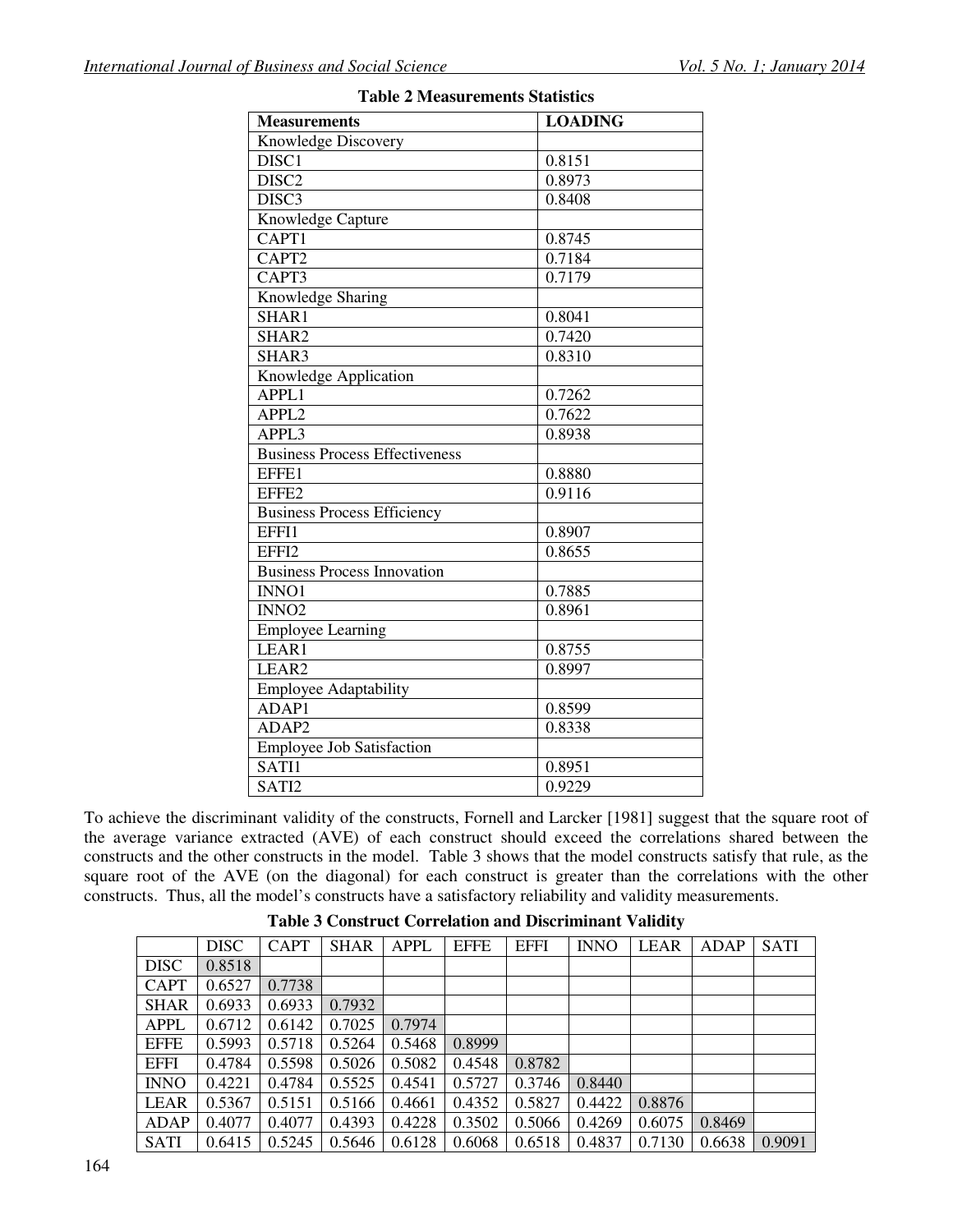#### **Model Evaluation and Paths Analysis**

With PLS, R-square values are used to evaluate the predictive relevance of a structural model for the dependent latent variables, and the paths coefficients are used to assess the effects of the independent variables. The significance of the model paths were tested by T-tests. Bootstrapping technique was utilized to test the significance of the PLS estimates of path coefficients.

Table 4 shows the  $R^2$  values of the endogenous constructs. The model explains 48.0% of the variance in employees' job satisfaction, 43.3% of the variance in business processes' effectiveness, 36.4% of the variance in business processes' efficiency, 35.4% of the variance in employees' learning, 32.7% of the variance in business processes' innovation, and 25.8% of the variance in employees' adaptability.

| Constructs     | Effectiveness | Efficiency  | Innovation  | Learning   | Adaptability | Satisfaction |
|----------------|---------------|-------------|-------------|------------|--------------|--------------|
| $(R^2)$        | (0.433)       | (0.364)     | (0.327)     | (0.354)    | (0.258)      | (0.480)      |
| Discovery      | $0.3010***$   | 0.0747      | 0.0183      | $0.2635**$ | $0.2524**$   | $0.3594***$  |
| Capture        | $0.2443**$    | $0.3316***$ | $0.1563*$   | $0.1909*$  | 0.0781       | 0.0555       |
| <b>Sharing</b> | 0.0438        | 0.0885      | $0.3735***$ | $0.1778*$  | $0.1476*$    | 0.1037       |
| Application    | $0.1639*$     | $0.1922*$   | 0.0835      | 0.0471     | 0.1017       | $0.2646**$   |

**Table 4 Model Evaluation and Paths Analysis** 

*\* P-value <0.10* 

*\*\* P-value <0.05* 

*\*\*\* P-value <0.01* 

Table 4 also shows that the paths' coefficients analysis between the exogenous constructs (KM processes) and the endogenous constructs (benefits). The statistical significance of paths' coefficients was measured by t-values. The analysis shows that, first, providing tools that support knowledge discovery through a corporate portal was significantly positively associated with business processes' effectiveness (Beta of 0.301 and p-value <0.01), was significantly positively associated with employees' job satisfaction (Beta of 0.359 and p-value  $\langle 0.01 \rangle$ , was significantly positively associated with employees' learning (Beta of  $0.2635$  and p-value <0.05), and was significantly positively associated with employees' adaptability (Beta of 0.252 and p-value < 0.05): thus Hypotheses 1a, 1d, 1e, and 1f are supported for knowledge discovery. Second, providing tools that support knowledge capture through a corporate portal was significantly positively associated with business processes' efficiency (Beta of  $0.332$  and p-value  $< 0.01$ ), was significantly positively associated with business processes' effectiveness (beta of 0.244 and p-value  $\lt$  0.05), was significantly positively associated with employees' learning (beta of 0.191 and p-value  $< 0.1$ ), and was significantly positively associated with business processes' innovation (Beta of 0.156 and p-value < 0.1): hence Hypotheses 2a, 2b, 2c, and 2d are supported for knowledge capture. Third, providing tools that support knowledge sharing through a corporate portal was significantly positively associated with business processes' innovation (beta of 0.374 and p-value  $< 0.01$ ), was significantly positively associated with employees' learning (beta of  $0.178$  and p-value  $< 0.1$ ), and was significantly positively associated with employees' adaptability (beta of 0.148 and p-value < 0.1): therefore Hypotheses 3c, 3d, and 3e are supported for knowledge sharing. Fourth, providing tools that support knowledge application through a corporate portal was significantly positively associated with employees' job satisfaction (beta of  $0.265$  and p-value < 0.05), was significantly positively associated with business processes' effectiveness (beta of 0.164 and p-value < 0.1), and was significantly positively associated with business processes' efficiency (beta of 0.192 and p-value  $< 0.1$ ); thus Hypotheses 4a, 4b, and 4f are supported for knowledge application.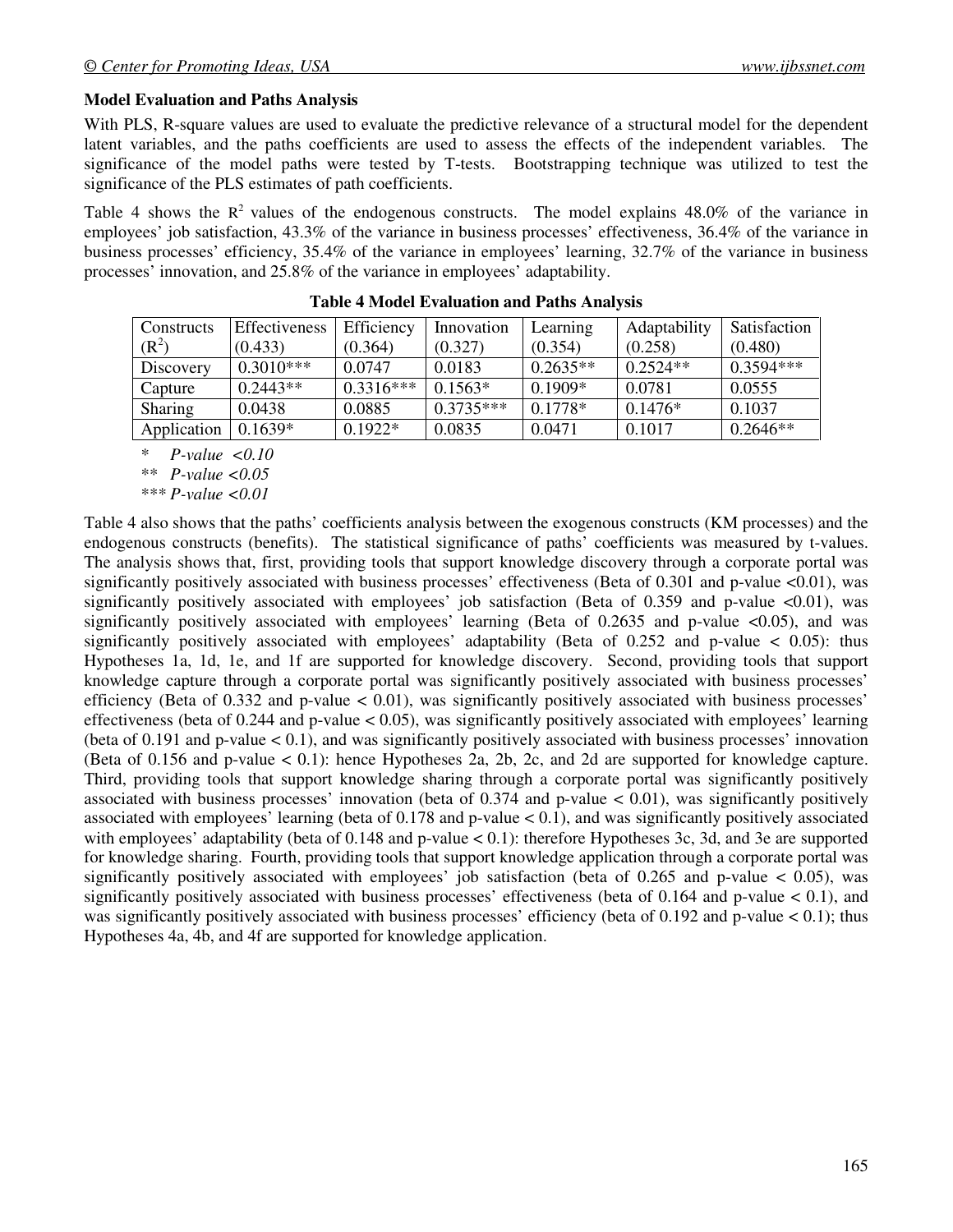

**Figure 2** depicts the above detailed significant paths in the study. Only significant coefficients are shown.

**Figure 2: The Study Model with only Significant Paths** 

## *Discussion of Findings*

A corporate portal provides a gateway into corporate internal and external information and knowledge resources. Corporate portals are playing a major role on organizational knowledge management by incorporating tools for efficient access of organizational information knowledge, communication and collaboration.

The objective of this study was to identify the impact of supporting knowledge management processes (discovery, capture, sharing, and application) through a corporate portal on business processes' effectiveness, efficiency, and innovation; and employees' learning, adaptability, and job satisfaction.

The results suggested that supporting knowledge management through corporate portal had significant impacts on organizational business processes and employees. First, consistent with the literature and previous research knowledge sharing had the highest impact on business processes and employees. Knowledge sharing had a significantly positive impact on business processes' innovation (Beta =  $0.374$ ), employees' learning (Beta = 0.178), and employees' adaptability (Beta  $= 0.148$ ). These findings are consistent with Stewart [2000], Becerra-Fernandez et al. [2004], Chang & Lee [2007], Jiang & Lia [2008], and Al-Busaidi [2010].

Second in order of impact on business processes and employees was knowledge discovery. Knowledge discovery had a significantly positive impact on business effectiveness (beta = 0.301), but not efficiency, employees' learning (Beta =  $0.264$ ), employees' adaptability (Beta =  $252$ ), and employees' satisfaction (Beta =  $0.359$ ). These findings are consistent with Becerra-Fernandez et al. [2004], Davenport & Pursak [1998], Chang & Lee [2007], Jiang & Lia [2008], DeLone & McLean [2003], Jennex [2008], and Jennex & Olfman [2006].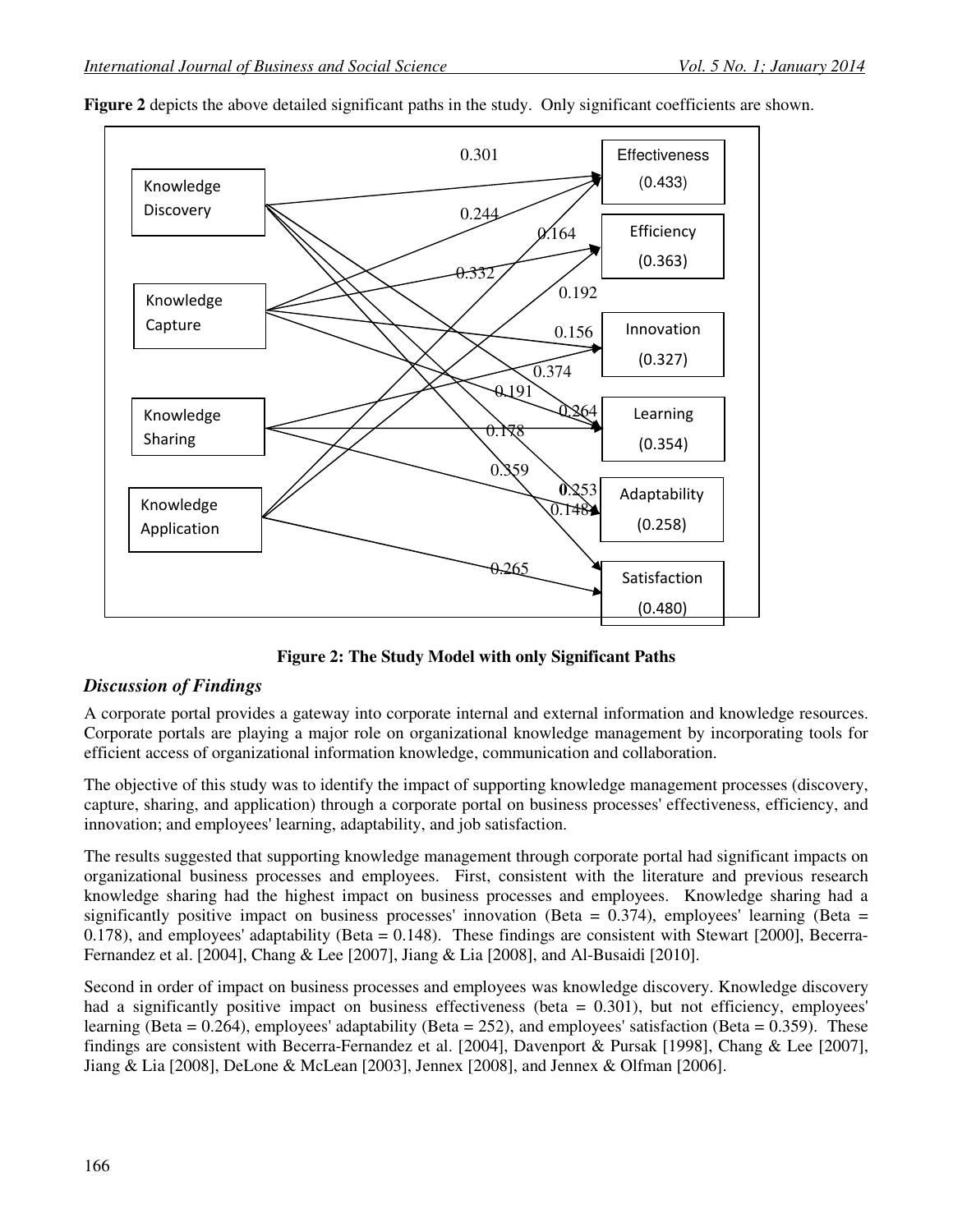In fact this result makes a lot of practical sense. If the first phase of KM life cycle gets hold of the right knowledge needed by the organization, then the whole system will be able to furnish this knowledge through the following phases in the KM life cycle and vice versa. If this argument is valid, one would expect that knowledge capture would have the next highest impacts in significance.

Third in order of impact on business processes and employees was knowledge capture, as expected. Knowledge capture had a significantly positive impact on business processes' efficiency (Beta = 0.332), business processes' effectiveness (Beta = 0.244), business processes' innovation (Beta = 0.156), and employees' learning (Beta = 0.191). These findings are consistent with Norman [2002], Becerra-Fernandez et al. [2004], Davenport & Pursak [1998], Chang & Lee [2007], and Jiang & Lia [2008]. However these findings disagree with Al-Busaidi [2010].

It is interesting that although knowledge discovery has more impact on employees than on business processes, knowledge capture has more impact on business processes than on employees.

Finally, knowledge application had the lowest impact on business processes and employees, compared to the other KM processes. The analysis showed that providing tools that support knowledge application through a corporate portal had a significantly positive impact on employee satisfaction (Beta = 0.265), business processes' effectiveness (Beta =  $0.164$ ), and business processes' efficiency (Beta =  $0.192$ ). These results are consistent with Al-Busaidi [2005], Davenport & Prusak's [1998], and Liu [2003].

Investigating which of the business processes or employees' benefits are influenced more by the KM processes, one finds that both business processes' effectiveness and employees' job satisfaction are affected the highest. The correlations analysis in Table 3 provided some insights on this KM investigation. First, the high correlations between the employees' job satisfaction and the other business processes' and employees' benefits, suggest that the employees' job satisfaction may be associated with the net benefits gained from the system use. Thus, supporting KM processes through a corporate portal does not directly impact employees' job satisfaction (except for knowledge discovery and application), but indirectly through the other perceived net benefits (business processes' and employees' benefits). This is similar to DeLone & MecLean's [2003], Jennex's [2008], Jennex & Olfman's [2006], and Al-Busaidi's [2010] proposition of user satisfaction and net benefits. Second, the high correlation between employees' learning and adaptability  $(r = 0.61)$  indicated the strength of the relationship between the two. Employees' adaptability is highly related to their learning capability [Becerra-Fernandez et al., 2004]. Third, the high correlation between knowledge sharing and knowledge application  $(r = 0.71)$  illustrates the importance of knowledge sharing for effective. knowledge application. Finally, the high correlation between each pair of the knowledge management processes illustrates a strong relationship between these processes for effective knowledge management Becerra-Fernandez et al. [2004].

## *Conclusion*

## **Study Implications**

In conclusion, this study provided some implications for practitioners and researchers.

First, this study tackled an under investigated area in portals and KM literature, the impact of supporting KM through corporate portal on employees and business processes. The study confirmed for practitioners and researchers that the deployment of organizational KMS, specifically corporate portals, results in numerous benefits for business processes and employees. The study also provided measurements for evaluating such benefits. Second, the study empirically showed that a corporate portal is a promising technology for organizational knowledge management as it can be used as a tool to discover, capture, share, and apply organizational knowledge.

A corporate portal provides employees with a rich shared information work space to discover, capture, share, and apply knowledge. Third, the study showed that the major impact of KMS results from the sharing knowledge. The benefits of KMS are achieved by the sharing of knowledge to carry out business processes, solve business problems, and make business decisions. Providing mechanisms and tools to support knowledge discovery and capture are important but not enough to fully harness the benefits of a KMS. Supporting and ensuring knowledge sharing will do that.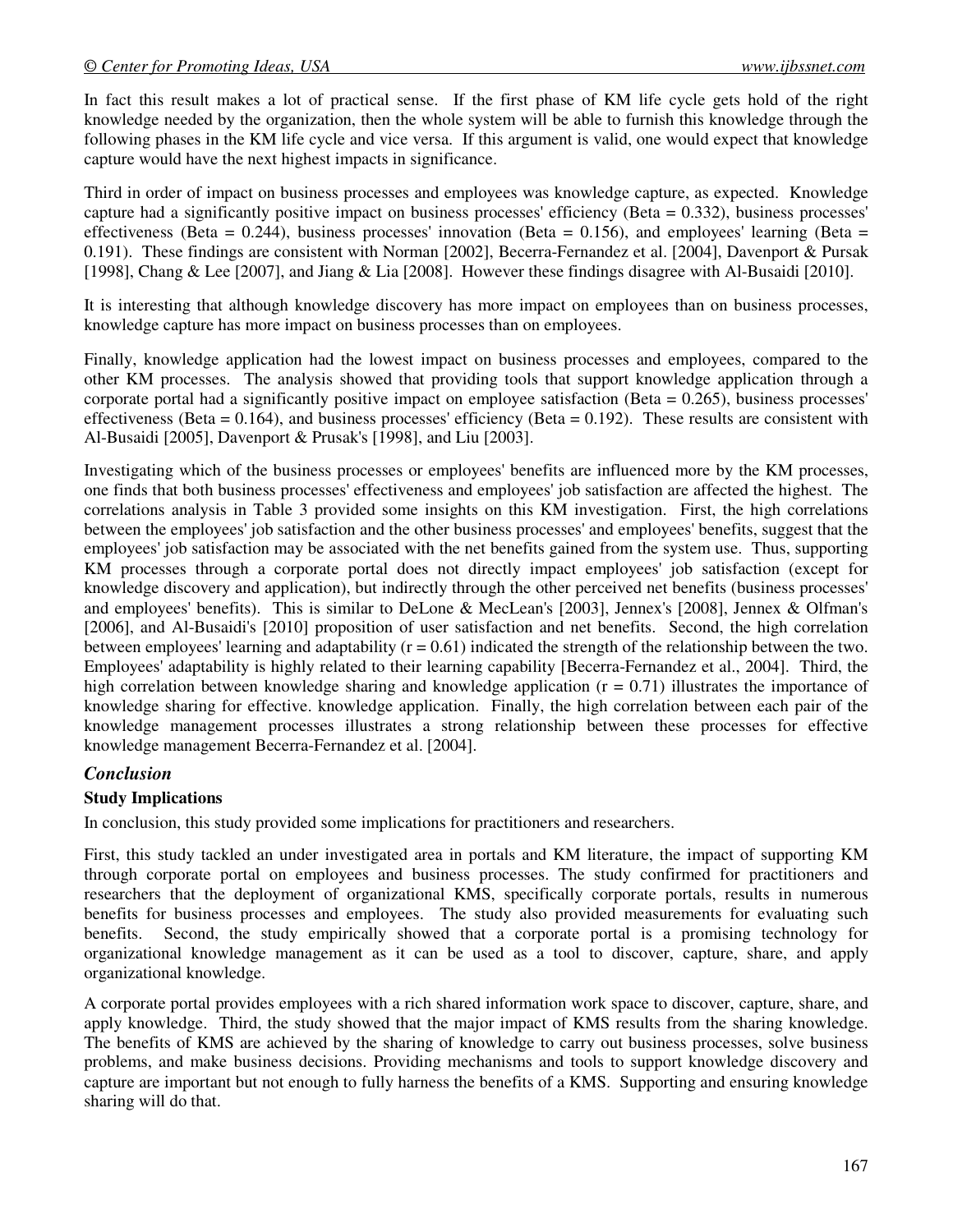Fourth, this study showed that corporate portal is a promising technology for organizational knowledge management at a Middle Eastern organization where countries need to increase their knowledge base, invest in educating their people, and take advantage of new technologies for acquiring and disseminating knowledge.

Fifth, the study illustrated the utilization of corporate portal for organizational knowledge management at an academic institution. Thus, this study provided measurements for academic institutions to evaluate the capability of their portals to support their organizational knowledge management.

#### **Study Limitations**

It is worthy to mention that the current study, like all others, is subject to some limitations. Generalizability of the analysis results may be perceived by certain reviewers as limited by variables included in the study model, study sample, items included in survey analysis, and nature of research.

#### **Suggestions for Future Research**

The current study's focus was on the experience of a UAE university academic and administrative staff's perceptions of knowledge management. Culture related variables are significant determinants of knowledge management use and success. The UAE is a member of the GCC countries which represent one distinct culture block. If this is true, then it would be interesting to test the same study model on data from Saudi Arabia, Kuwait, or Qatar (all are members of the same cultural block). Comparison between results from these different countries that relate to the same national block would constitute a real test of the study model and the effect of these culture-related variables.

The current study has used data that is collected from a medium-size UAE university to investigate the effect of KM processes' support through a corporate portal on business processes' and employees' benefits. All staff members that were familiar with the university portal and were interested in participating in the study, were included in the study frame. This had the advantage of providing for a large population to select the sample from to satisfy different statistical analysis considerations. Also, it provides for enriching the analysis with reasonable degree of diversity of work, background, experience with computers & corporate portals. However, this was on the expense of work homogeneity of these staff members. It may be feasible in the future to have a larger number of faculty members at a large university to collect data from. This would control of work heterogeneity and test the effect of work homogeneity.

The current study is based on Becerra-Fernandez et al. [2004]'s model to investigate the functional relationships between knowledge management processes, on one hand, and business processes; and employees' benefits, on the other hand. It is always interesting to investigate these kinds of relationships under another theoretical framework. This would represent a feasible research project for the future.

## *References*

- Akporiaye, B., "A Portal-Based Approach to Business Performance Management," *www.b-eyenetwork.com/view/3883*, Originally Published January 30, 2007.
- Alavi, M. & D. E. Leidner, "Review: Knowledge Management and Knowledge Management Systems," *Conceptual Foundations and Research Issues*, Vol. 25, No. 1, 2001, pp. 107-136.
- Alavi, M., & D. Leidner, "Knowledge Management Systems: Issues, Challenges, and Benefits," *Communications of the AIS*, 1999, Vol. 1, No. 7, pp. 2-37.
- Alavi, M., Kayworth, T., & D. Leidner, "An Empirical Examination of the Influence of Organizational Culture on Knowledge Management Practices," *Journal of Management Information Systems*, Vol. 22, No. 3, 2006, pp. 191-224.
- Al-Busaidi, K., "A Socio-Technical Investigation of the Determinants of Knowledge Management Systems Usage," *Unpublished Doctoral Dissertation, Claremont Graduate University*, Claremont, CA.
- Al-Busaidi, K., "Strengths and Weaknesses of Corporate Portal," In Soliman, K. (Ed.), *Proceedings of the 13th International Business Information Management Association Conference: Knowledge Management and Innovation in Advancing Economies*, International Business Information Management Association (IBIMA), 2009, pp. 875-882.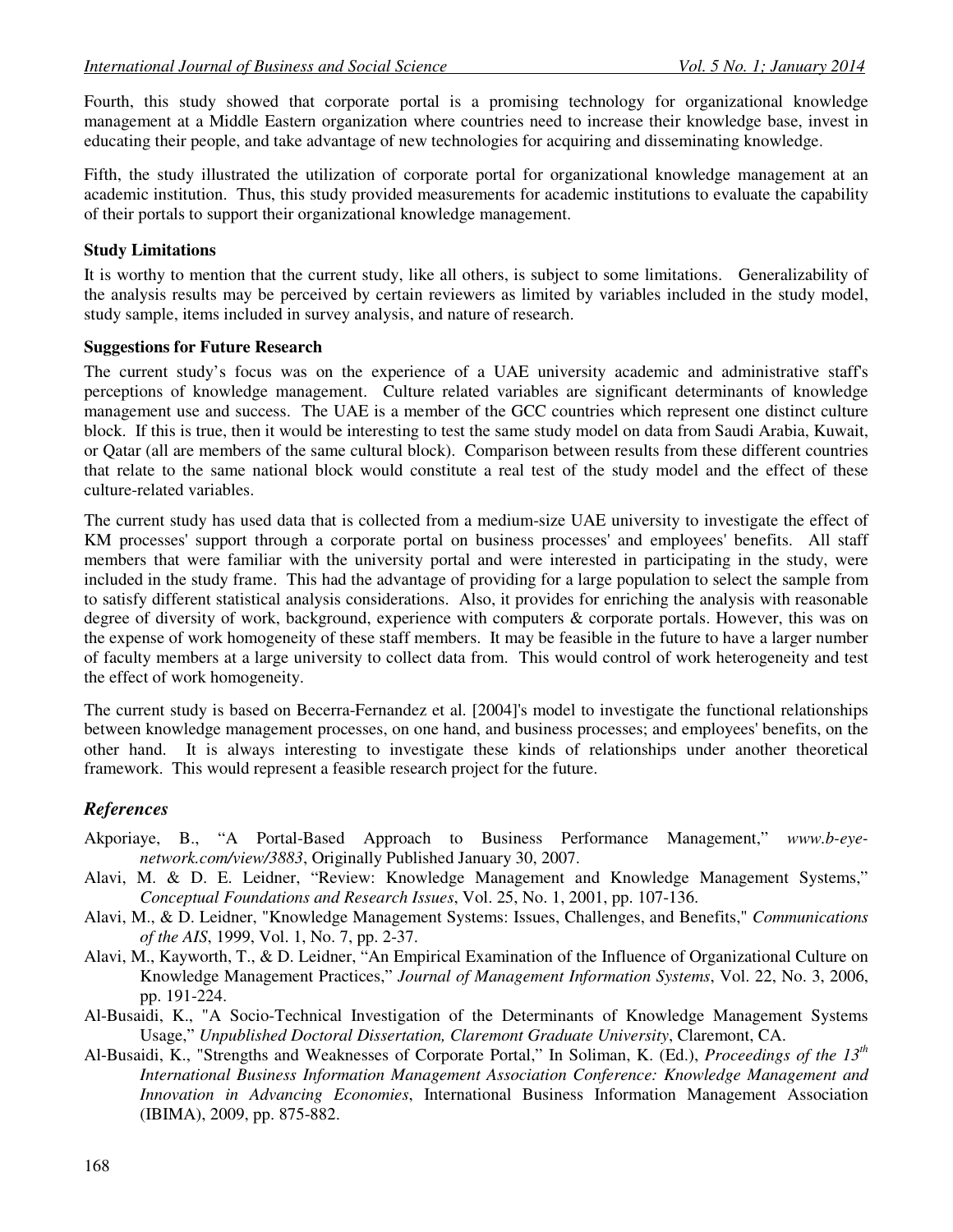- Al-Busaidi, K., "The Impact of Supporting Organizational Knowledge Management through a Corporate Portal on Employees and Business Processes," *International Journal of Knowledge Management*, Vol. 6, No. 3, July-September 2010, pp. 44-64.
- Al-Busaidi, K., & I. Olfman, "An Investigation of the determinants of Knowledge Management Systems Success in Omani Organizations," *Journal of Global Information Technology Management, Vol. 3, No. 3, 2005, pp. 6-27.*
- Argote, L. and P. Ingram*, "*Knowledge transfer: A basis for competitive advantage in firms*." Organizational Behavior and Human Decision Processes,* Vol. 82, No. 1, 2000, pp. 150-169*.*
- Awad, E. M., & H. M. Ghaziri*, Knowledge Management,* Upper Saddle, NJ: Prentice-Hall, 2004, pp. 121-122.
- Barney, J.B., "Looking Inside for Competitive Advantage", *The Academy of Management Executive,* Vol. 9 No. 4, 1995, pp. 49-61.
- Becerra-Fernandez, I., Gonzalez, A. & R. Sabherwal, *Knowledge Management Challenges, Solutions, and Technologies.* New Jersey: Pearson Education, Inc., 2004.
- Becerra-Fernandiz, I. & R. Sabherwal, *Knowledge Management: Systems and Processes*, NY: M.E. Sharpe, 2010
- Benbaya, H., Passiante, G., & N. Belbaly, "Corporate Portal: A Tool for Knowledge Management Synchronization," *International Journal of Information Management*, 2004, Vol. 24, pp. 201-220.
- Bennet, D., and A. Bennet, "The Rise of the Knowledge Organization," Chapter 1 in C. W. Hosapple (ed.) *Handbook of Knowledge Management: Knowledge Matters*, Vol. 1. Heidelberg: Springer-Verlag, 2003.
- Bhatt, G. D., "Organizing Knowledge in the Knowledge Development Cycle", *Journal of Knowledge Management*, Vol. 4 No. 1, 2000, pp. 15-26.
- Bontis, N., "HR's role in knowledge management," *Canadian HR Reporter*, Vol. 16, No. 5, March 10, 2003, G8.
- Bray, David, "Literature Review Knowledge Management Research at the Organizational Level" *Electronic copy available at: http://ssrn.com/abstract=991169*
- Brown, J.S. and P. Duguid, "Organizational learning and communities-of-practice: Toward a unified view of working, learning, and innovation," *Organization Science*, Vol. 2, No. 1, 1991, pp. 40–57.
- Chang, S., & M. Lee, "The Effects of Organizational Culture and Knowledge Management Mechanisms on Organizational Innovation: An Empirical Study in Taiwan," *The Business Review-Cambridge*, Vol. 7, No. 1, 2007, pp. 295-301.
- Chin, W., "The Partial Least Square Approach to Structural Equation Modelling," in Marcoulides, G. A. (Ed.), *Modern Methods for Business Research*, London: Lawrence Erlbaum Associates, pp. 295-336.
- Chong, S., "KM Critical Success Factors: A Comparison of Perceived Importance versus Implementation in Malaysian ICT Companies," *The Learning Organization*, Vol 13, No. 3, 2006, pp. 230-256.
- Cohen, W. M., & D. A. Levinthal, ''Absorptive capacity: a new perspective on learning and innovation'', *Administrative Science Quarterly*, Vol. 35 No. 1, 1990, pp. 128-52.
- Courtney, J. F., DeSanctis, G., & G. M. Kasper, "Continuity in MIS/DSS Laboratory Research: The Case for a Common Gaming Simulator," *Decision Science*, Vol. 14, no. 3, 1983, pp. 419-439.
- Daniels, P. W. and J. R. Bryson, "Manufacturing Services and Serving Manufacturing: Knowledge-Based Cities and Changing Forms of Production", *Urban Studies*, Vol. 39, Nos 5/6, 2002, pp. 977-91.
- Davenport. I., & I. Prusak, *Working Knowledge*, Boston: Harvard Business School Press, 1998.
- De Carvalho, R., Ferreira, M., Choo, C., & R. Da Silva, "The Effects of Enterprise Portals on Knowledge Management Projects. In Tatnall, A. (Ed.), *Encyclopedia of Portal Technologies and Applications*, Hershey, PA: IGI Global, 2007, pp. 296-303.
- DeLone, W., & E. McLean, "The DeLone and McLean Model of Information Systems Success: A Ten- Year Update," *Journal of Management Information Systems*, Vol. 19, No. 4, 2003, pp. 9-30.
- Denning, S., *The springboard: How storytelling ignites action in knowledge-era organizations. Boston: Butterworth-Heinemann, 2000.*
- Dermol, V., "Incentives for Knowledge Management and Organizational Performance," *Management, Knowledge, and Learning International Conference*, 2011, pp. 345-353.
- Dickson, G. W., Senn, A., & N. L. Charvany, "Research in Management Information Systems: The Minnesota Experiments," *Management Science*, Vol. 23, May, 1977, pp. 913-923.
- Ganguly, A. R. & A, Gupta, "Data mining and decision support for business and science," In Wang, J. (Ed.), *Encyclopedia of Data Warehousing and Mining*, Idea Group, 2005.
- Gold, A. H., Malhorta, A., & A. H. Segars, "Knowledge Management: An Organizational Capabilities Perspective," *Journal of Management Information Systems*, Vol. 18, No. 1, 2001, PP. 185-214.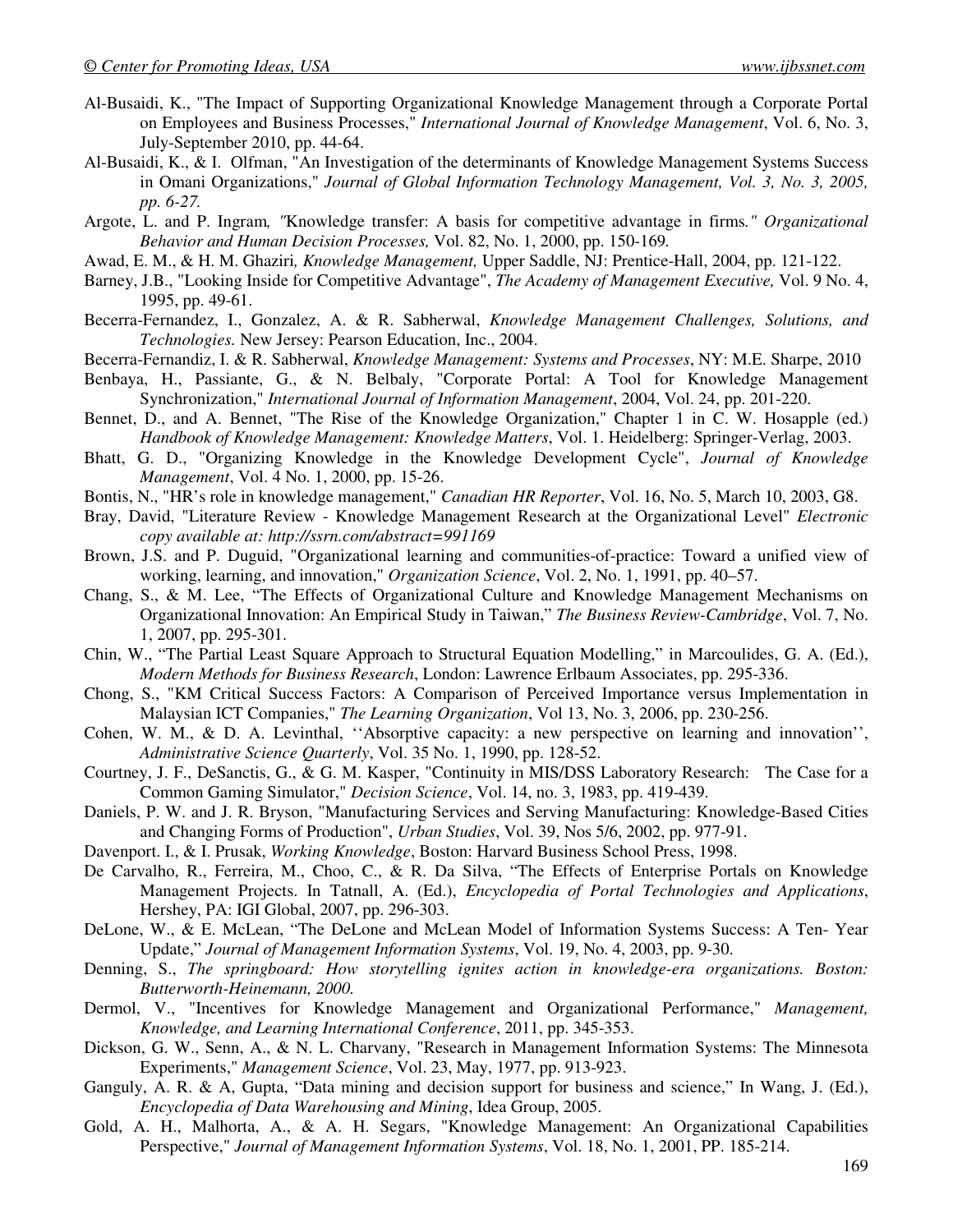- Grant, R. M., "Toward a Knowledge-Based Theory of the Firm," *Strategic Management Journal*, Vol. 17, 1996, pp. 109-122.
- Guruge', A., "Living and Breathing Portals," *Corporate Portals Empowered with XML and Web Services*, 2002, pp. 273-284.
- Heisig, P., "Harmonisation of Knowledge Management Comparing 160 KM Frameworks around the Globe," *Journal of Knowledge Management*, Vol. 13, No. 4, 2009, pp. 4-31.
- Herschel, R.T. and Jones, N.E., "Knowledge management and business intelligence: the importance of integration", *Journal of Knowledge Management*, Vol. 9 No. 4, 2005, pp. 45-55.
- Holsapple, C. W. (ed.). *Handbook of Knowledge Management: Knowledge Matters*, Vol. 1, Heidelberg: Springer-Verlag, 2003.
- Ives, B., Hamilton, S., & G. Davis, "A Framework for Research in Computer-Based Management Information Systems," *Management Science*, Vol. 26, October, 1980, pp. 982-993.
- Jarvenpaa, S. L., Dickson, G. W., & G. DeSanctis, "Methodological Issues in Experimental IS Research: Experiences and Recommendations," *MIS Quarterly*, Vol. 9, June, 1985, pp. 141-156.
- Jashapara, A., *Knowledge Management: An Integrated Approach*, Harlow, Essex: Prentice-Hall, 2004: p. 12.
- Jenkins, A. M., "An Investigation of Some Management Information System Design Variables and Decision Making Performance: A Simulation Experiment," *Unpublished doctoral thesis. University of Minnesota*, 1977.
- Jennex, M., "Impacts from Using Knowledge: A Longtudinal Study from a Nuclear Power Plant," *International Journal of Knowledge Management*, Vol. 4, No. 1, 2008, pp. 51-64.
- Jennex, M., & I. Olfman, " A Model of Knowledge Management Success," *International Journal of Knowledge Management,* Vol. 2, No. 3, 2006, pp. 51-68.
- Jensen, M. C., and W. H. Meckling, "Specific and general knowledge, and organizational structure," In Myers, P. S. (Ed.), *Knowledge Management & Organizational Design*, 17–18. Newton, MA: Butterworth-Heinemann, 1996.
- Jiang, X., & Y. Lia, "An Empirical Investigation of Knowledge Management and Innovative Performance: The Case of Alliances," *Research Policy*, Vol. 38, No. 2, 2008, pp. 358-368.
- Lee, H., & B. Choi, "Knowledge Management Enablers, Process, and Organizational Performance: An Integrative View and Empirical Examination," *Journal of Management Information Systems*, Vol. 20, No. 1, 2003, pp. 179-228.
- Li, P., & W. Wood, "Portals in the Academic World: Are They Meeting Expectations?" *Journal of Computer Information Systems*, Vol. 45, No. 4, 2005, pp. 50-55.
- Liu, P., & C. Tsai, "Effect of Knowledge Management Systems on Operating Performance: An Empirical Study of hi-tech Companies Using the Balanced Scorecard Approach," *International Journal of Management*, Vol. 24, No. 4, 2007, pp. 734-741.
- Liu, S., "A Study of factors that Facilitate Use of Knowledge Management Systems and the Impact of Use on Individual Learning," *Unpublished Doctoral Dissertation, Claremont Graduate University*, Claremont, CA.
- Lo, K.; Chin, K., "User-satisfaction-based knowledge management performance measurement", *The International Journal of Quality & Reliability Management*, 2009, 449-468.
- Lyles, M. A., & J. E. Salk, ''Knowledge acquisition from foreign parents in international joint ventures: an empirical examination in the Hungarian context'', *Journal of International Business Studies*, Vol. 27 No. 5, 1996, pp. 877-903.
- Malone, D., "Knowledge Management: A Model for Organizational Learning," *International Journal of Accounting, Information Systems*, Vol. 3, 2002, pp.111-123.
- Mohammed, Wafa; Jalal, Akram, "The Influence of Knowledge Management System (KMS) on Enhancing Decision Making Process (DMP)", *International Journal of Business and Management*, Vol. 6, No. 8 , 2011, pp. 216-229.
- Nevo, D., & Y. E. Chan, "A Delphi study of Knowledge Management Systems: Scope and Requirements," *Information & Management*, 2007, Vol. 44, pp. 583-597.
- Newell, S., Huang, J., Galliers, R., & S. Pan, "Implementing Enterprise Resource Planning and Knowledge Management Systems in Tanden: Fostering Efficiency and Innovation Complementarily," *Information and Organization*, Vol. 13, 2003, pp. 25-52.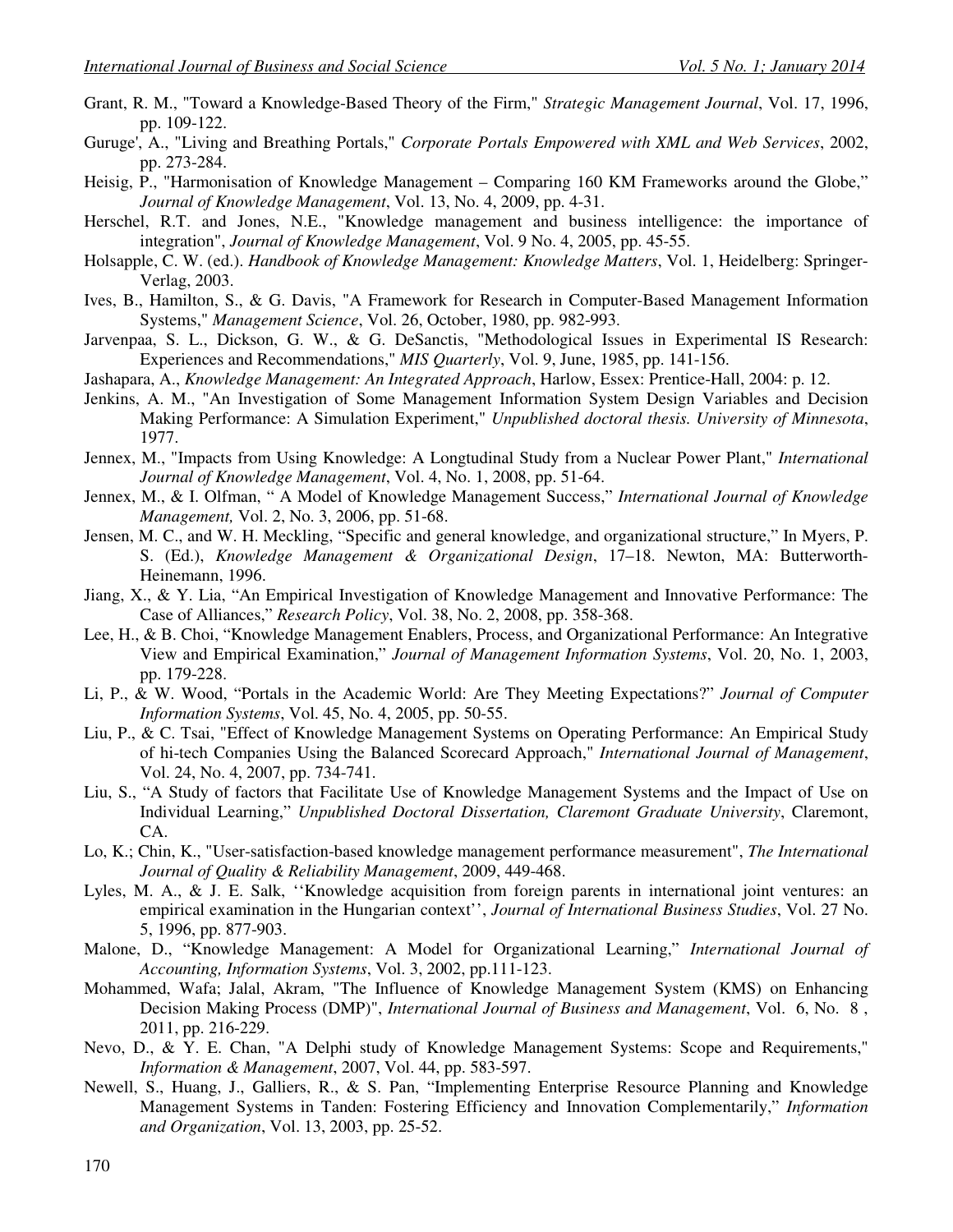- Nonaka, I. and Takeuchi, H., *The knowledge creating company: How Japanese companies create the dynamics of innovation, New York: Oxford University Press, 1995.*
- Nonaka, I., "A dynamic theory of organizational knowledge creation," *Organization Science, Vol.* 5, No. 1, February 1994, pp. 14–37.
- Norman, P., "Protecting Knowledge in Strategic Alliances: Resource and Relational Characteristics," *The Journal of High Technology Management Research*, Vol. 13, 2002, pp. 177-202.
- Park, Y. T., and S. Kim, "Knowledge Management Systems for Fourth Generation R & D: KNOWVATION." *Technovation*, Vol. 26, Nos. 5, 6, 2006.
- Peterson, R., "A Meta-Analysis of Variance Accounted for and Factor Loadings in Exploratory Factor Analysis," *Marketing Letters*, Vol. 11, 2000, pp. 261-275.
- Pino, M., & A. Doucet, "An Educational Resource for Information Literacy in Higher Education: Functional and Users Analyses of the e-COMS Academic Portal," *Scientometrics*, Vol. 72, No. 2, 2007, pp. 225-252.
- Robles-Flores, & José Antonio. "Knowledge Management Systems and their Impact on Knowledge-Intensive Business Processes", *Unpublished PhD Dissertation, Arizona State University*, Tempe, 2011.
- Sabherwal, R., "KM and BI: From mutual isolation to complementarity and synergy," *Cutter Consortium Executive Report*, Vol. 8, No. 8, 2008, pp. 1–18.
- Sedighi, A. "An Indispensible Guide to Knowledge Management Systems." *IEEE Software*, Vol. 23, No. 1, January/February, 2006.
- Seleim, A., & O. Khalil, ''Knowledge management and organizational performance in the Egyptian software firms'', *International Journal of Knowledge Management*, Vol. 3 No. 4, 2007, pp. 37-66.
- Shapira, P., Youtie, J., Yogeesvaran, K. and Z. Jaafar, "Knowledge Economy Measurement: Methods, Results and Insights from the Malaysian Knowledge Content Study", *Research Policy*, Vol. 35 No. 10, 2006, pp. 1522-37.
- Sharda, R., Barr, S. H., & J. C. McDonnell, "Decision Support System Effectiveness: A Review and an Empirical Test," Management Science, Vol. 34, no. 2, Feb., 1988, pp. 139-159.
- Skyrme, D., *Capitalizing on knowledge: From e-business to k-business*, Oxford: Butterworth Heinemann, 2001.
- Song, J. H., ''The key to organizational performance improvement: a perspective of organizational knowledge creation'', *Performance Improvement Quarterly*, Vol. 21 No. 2, 2008, pp. 87-102.
- Stewart, T. A., "The house that knowledge built," *Fortune*, October 2, 2000.
- Storck, J., and P. Hill, "Knowledge diffusion through "strategic communities." *Sloan Management Review*, Vol. 41, No. 2, 2000,pp. 63–74.
- Teece, D., "Capturing Value from Knowledge Assets: the New Economy, Markets for Know-How and Intangible Assets," *California Management Review*, Vol. 40, No. 3, 1998, pp. 55-79.
- Teo, T., & B. Men, "Knowledge Portals in Chinese Consulting Firms: A Task-Technology Fit Perspective," *European Journal of Information*, Vol. 17, 2008, pp. 557-574,
- Tiwana, A. , "An Empirical Study of the Effect of Knowledge Integration on Software Development Performance," *Information and Software Technology*, Vol. 46, No. 13, 2004, pp. 899-906.
- Turban, E., Sharda, R., & D. Delen, *Decision Support and Business Intelligence Systems*, 9th ed., Boston: Pearson, 2011.
- Uriarte, F., "Introduction to Knowledge Management", *ASEAN Foundation*, Jarkatar, Indonesia, 2008.
- Weerawardena, J., O'Cass, A., & C. Julian, (2006), "Does industry matter? Examining the role of industry structure and organizational learning in innovation and brand performance," Journal of Business Research, Vol. 59, No. 1, pp. 37-45.
- Wu, J. H., & Y. M. Wang, "Measuring KMS Success: A Respecification of the DeLone and McLean's Model," *Information & Management*, Vol. 43, 2006, pp. 728-739.
- Yang, Z. Cai, Zhoue, Z., & N. Zhou, "Development and Validation of An Instrument to Measure User Perceived Service Quality of Information Presenting Web Portals," *Information & Management*, Vol. 42, 2005, pp. 575-589.
- Zhang, D. S., and J. I. Zhao, "Knowledge Management in Organizations." *Journal of Database Management*, Vol. 17, No. 1, January-March, 2006.